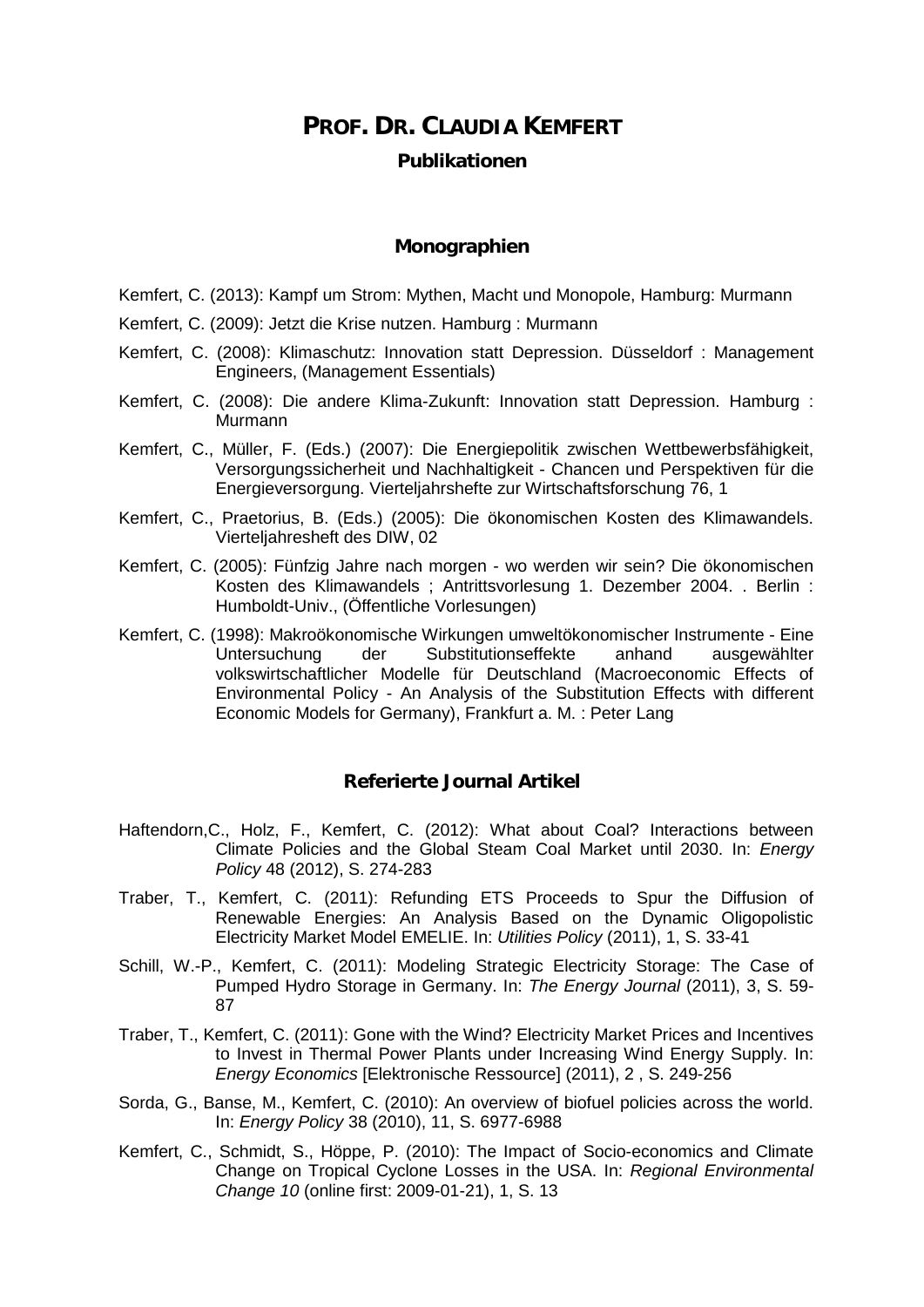- Siliverstovs, B., Otsch, R., Kemfert, C., Jaeger, C., Haas, A., Kremers, J. (2009): Climate Change and Modelling of Extreme Temperatures in Switzerland, In: *Applied Statistics*, [online first: 2009-06-14]
- Kemfert, C., Kremers, H. (2009): A computable general equilibrium assessment of a developing country joining an Annex 1 permit trading market. In: *Environment and Development Economics*, im Druck
- Kemfert, C., Schneider, F. (2009): Der Emissionshandel in Deutschland und Österreich ein<br>wirksames Instrument des Klimaschutzes? In: Perspektiven der Klimaschutzes? In: *Perspektiven der Wirtschaftspolitik* 10 (2009), 1, S. 92-122
- Kemfert, C., Schmidt, S., Höppe, P. (2009): Tropical Cyclone Losses in the USA and the Impact of Climate Change: A Trend Analysis Based on Data from a New Approach to Adjusting Storm Losses. In: *Environmental Impact Assessment Review* 29 (2009), S. 359-369
- Kemfert, C., Traber, T. (2009): Impacts of the German Support for Renewable Energy on Electricity Prices, Emissions, and Firms. In: *The Energy Journal* 30 (2009), 3, S. 155-178
- Kemfert, C., Holz, F., Hirschhausen, C. (2009): [Perspectives of the European Natural Gas](https://www.iaee.org/en/publications/journal.aspx)  Markets Until 2025. In: *The Energy Journal* [30 \(2009\), Special Issue,](https://www.iaee.org/en/publications/journal.aspx) S. 137- 150
- Kemfert, C., Holz, F., Hischhhausen, C. (2008): A Strategic Model of European Gas Supply. In : *Energy Economics* 30 (2008), 3, S. 766-788
- Kemfert, C., Truong, P. T. (2008): A Flexible Global Warming Index for Use in an Integrated Approach to Climate Change Assessment. In: *Environmental Modeling and Assessment* 13 (2008), 4, S. 503-515
- Kemfert, C. (2008): Book Review: Markets and the Environment, Nathaniel O. Keohane and Sheila M. Olmstead, Washington, DC: Island Press. In: *Agricultural Economics*  38 (2008), 3, S. 385-387
- Kemfert, C. Truong P. T. (2007): Impact assessment of Emission stabilisation scenarios with and without induced technological change. In: *Energy Policy* 35 (2007), 11, S. 5337-5345
- Kemfert, C. (2007): Versteigern statt Verschenken! Warum es sinnvoll ist, eine vollständige Versteigerung der Emissionsrechte anzustreben. In: *Zeitschrift für angewandte Umweltforschung* 18 (2007), 1, S. 9-17
- Kemfert, C. (2007): The European Electricity and climate policy: Complement or substitute? In: *Environment and Planning / C* 25 (2007), 1, S. 115-130
- Kemfert, C. (2007): Ein Zehn-Punkte-Plan für eine nachhaltige Energiepolitik in Deutschland. In: *Gaia* 16 (2007), 1, S. 16-21
- Kemfert, C., Truong, P. T., Brucker, T. (2006): Economic Impact Assessment of Climate Change: A Multi-Gas Investigation. In: *The Energy Journal*, Multi-Greenhouse Gas Mitigation and Climate Policy 27 (2006), Special Issue 3, S. 441-460
- Kemfert, C., Kohlhaas, M., Truong P. T., Protsenko, A. (2006): The Environmental and Economic Effects of European Emissions Trading. In: *Climate Policy* 6 (2006), 4, S. 441-455
- Edenhofer, O., Lessmann, K., Kemfert, C., Grubb, M., Koehler, J. (2006): Induced technological change: exploring its implications for the Economics of Atmospheric stabilization. In: *The Energy Journal* 27 (2006), Special Issue, S. 57-107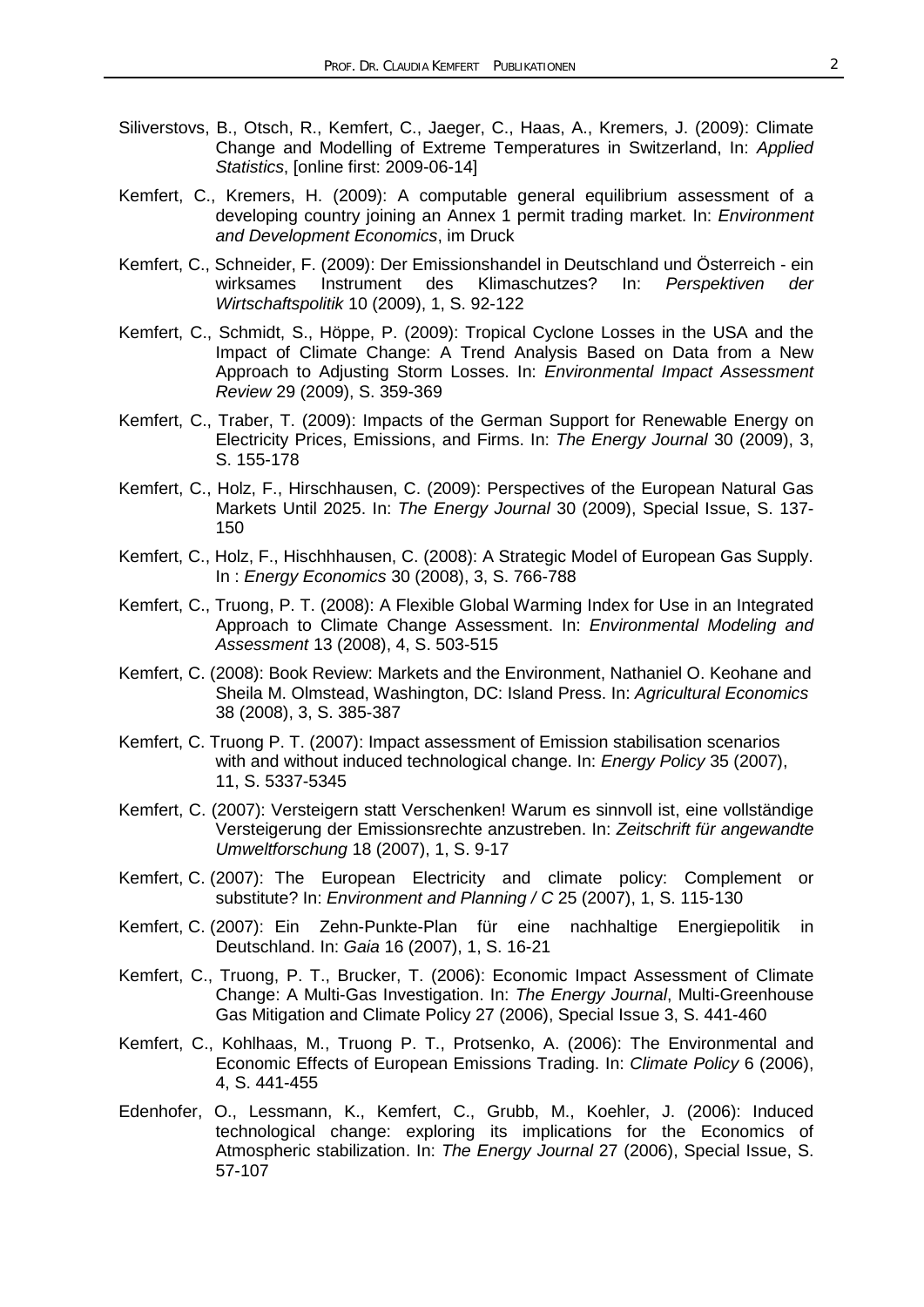- Kemfert, C. (2006): Strategies to Induce Non-cooperating Countries to Join a Climatepolicy Coalition. In: *International Review for Environmental Strategies 6 (2006),*  1, S. 93-115
- Kemfert, C. (2006): An Integrated Assessment of Economy Energy Climate. The Model WIAGEM – Reply to Comment by Roson and Tol. In: *Integrated Assessment* 6 (2006), 3, S. 45-49
- Kemfert, C. (2006): 12 Fragen an... In: *GAIA* 15 (2006), 2, S. 88-89
- Lise, W., Linderhof, V., Kuik, O., Kemfert, C., Östling, R., Heinzow, T. (2006): A Game Theoretic Model of the Northwestern European Electricity Market: Market Power and the Environment, in: *Energy Policy* 34 (2006), 15, S. 2123-2136
- Kemfert, C. (2005): Induced Technological Change in a Multi-Regional, Multi-Sectoral, Integrated Assessment Model (WIAGEM): Impact Assessment of Climate Policy Strategies, Special Issue. In: *Ecological Economics* 54 (2005), 2-3, S. 293-305
- Vollebergh, H., Kemfert, C. (2005): The Role of Technological Change for a Sustainable Development, Editorial for Special Issue. In: *Ecological Economics* 54 (2005), 2-3, S. 133-147
- Kemfert, C. (2005): Der Strommarkt in Europa zwischen Liberalisierung und Klimaschutz-Herausforderungen für die zukünftige deutsche Energieversorgung. In: *Zeitschrift für Umweltpolitik und Umweltrecht* (2005), 2, S. 243-258
- Kemfert, C. (2004): International Climate Coalitions and trade Assessment of cooperation incentives by issue linkage. In: *Energy Policy* 32 (2004), 4, S. 455-465
- Galeotti, M., Kemfert, C. (2004): Interactions between climate and trade policies, a Survey. In: *Journal of World Trade* 38 (2004), 4
- Haites, E., Yamim, F., Blanchard, O., Kemfert, C. (2004): Implementing the Kyoto Protocol without Russia, *Climate Policy* 4 (2004), 2, S. 143-152
- Kemfert, C., Lise, W., Tol, R. (2004): Games of Climate Change with International Trade. In: *Environmental and Resource Economics* 28 (2004), 2, S. 209-232
- Hasselmann, K., Kemfert, C., Latif, M., Azar, C., Berz, G., Edenhofer, O., Hare, B., Jaeger, C., Johannson, O., Singer, S., Wokaun, A. (2003): The case for long term mitigation of anthropogenic climate change. In: *Science magazine* 302 (2003), 5652, S. 12
- Kemfert, C., Haites, E. and Fanny Missfeldt (2003): Can Kyoto Protocol Parties Induce the United States to Adopt a More Stringent Greenhouse Gas Emissions Target? In: *Interdisciplinary Environmental Review* 5 (2003), 2, S. 119-141.
- Kemfert, C., Tol, R. (2002): Equity, international Trade and Climate Policy. In: *International Environmental Agreements: Politics, Law and Economics* 2 2002), 1, S. 23-48
- Kemfert, C. (2002): Warum Klimapolitik effektiv, ökonomisch effizient und gerecht sein kann. In: *GAIA (2002)*, 3, S. 179-182
- Kemfert, C. (2002): Global Economic Implications of alternative Climate Policy Strategies. In: *Environmental Science and Policy* 5 (2002), 5, S. 367-384.
- Kemfert, C. (2002): An Integrated Assessment Model of Economy-Energy-Climate The model WIAGEM. In: *Integrated Assessment* 3 (2002), 4, S. 281-299
- Bayer, S., Kemfert, C. (2002): Reaching National Kyoto Targets in Germany and Sustainable Development. In: *Environment, Development and Sustainability* 4 (2002), 4, S. 371-390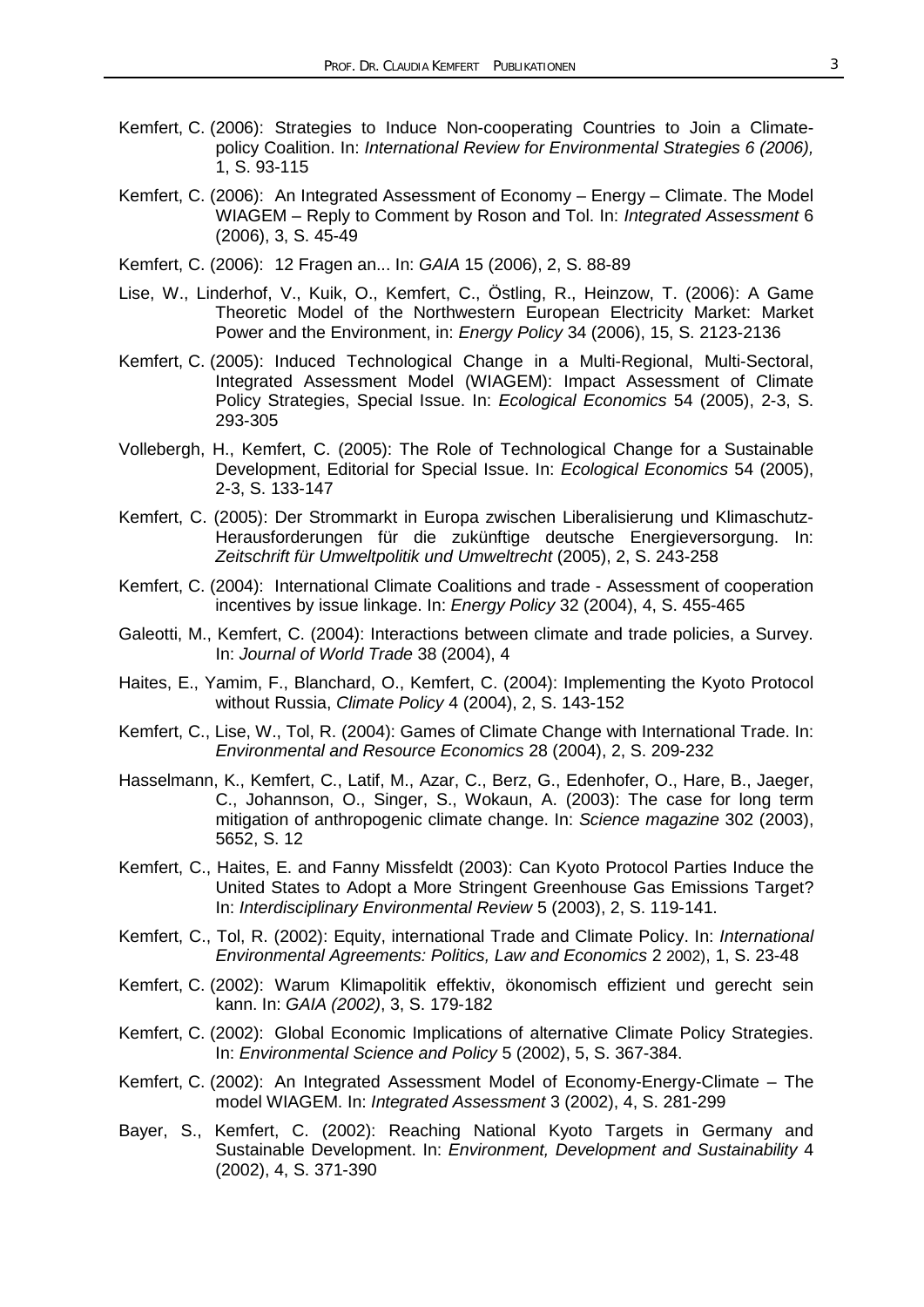- Kemfert, C., Welsch, H. (2000): Energy-Capital-Labor Substitution and the Economic Effects of CO2 Abatement: Evidence for Germany. In: *Journal of Policy Modelling* 22 (2000), 6, S.641-660
- Kemfert, C. (1998): Estimated substitution elasticities of a nested CES production function for Germany. In: *Energy Economics* 20 *(1998)*, 3, S. 249-264

## **Journal Artikel**

- Von Hirschhausen, C., Kemfert, C., Kunz, F., Mendelevitch, R. (2013): Europäische Stromerzeugung nach 2020: Beitrag erneuerbarer Energien nicht unterschätzen. *Wochenbericht des DIW Berlin* 29 / 2013, S. 3-13
- Blazejczak, J., Diekmann, J., Edler, D., Kemfert, C., Neuhoff, K., Schill, W.-P., (2013): Energiewende erfordert hohe Investitionen. *Wochenbericht des DIW Berlin* 26 / 2013, S. 19-30
- Kemfert, C. (2013): Investitionen in Energiewende: Wirkung auf die Wirtschaft ist eindeutig positiv: Sechs Fragen an Claudia Kemfert. *Wochenbericht des DIW Berlin* 26 / 2013. S. 31
- Kemfert, C. (2013): Weltweite Energiewende dank Solarenergie: Kommentar. *Wochenbericht des DIW Berlin* 20/21 / 2013, S. 16
- Kemfert, C. (2013): Ohne Ministerium keine Wende. In: *Forum Nachhaltig Wirtschaften* (2013), 1, S. 18-19
- Kemfert, C. (2013): Goldgräberstimmung: Erdgas zu niedrigen Preisen bald auch in Deutschland?: Kommentar. In: *DIW Wochenbericht* 80 (2013), 3, S. 28
- Diekmann, J., Kemfert, C., Neuhoff, K., Schill, W.-P., Traber, T. (2012): Erneuerbare Energien: Quotenmodell keine Alternative zum EEG. In: *DIW Wochenbericht* 79 (2012), 45, S. 15-20
- Kemfert, C. (2012): Vertane Chance für mehr Wettbewerbsfähigkeit: Kommentar. *Wochenbericht des DIW Berlin* 32 / 2012, S. 16
- Kemfert, C., Schäfer, D. (2012): Finanzierung der Energiewende in Zeiten großer Finanzmarktinstabilität. *Wochenbericht des DIW Berlin* 31 / 2012 S. 3-14
- Kemfert, C. (2012): Solarenergie im Tal der Tränen: schnelle Lösungen gefragt: Kommentar. *Wochenbericht des DIW Berlin* 21 / 2012, S. 20
- Kemfert, C., Diekmann, J., Neuhoff, K. (2012): Solarstromförderung: drastische Einschnitte nicht sinnvoll. *Wochenbericht des DIW Berlin* 12 / 2012, S. 3-9
- Kemfert, C., Hirschhausen, C., Oei, P.-Y., Gerbaulet, C., Haftendorn, C. (2012): Energiestrategie Brandenburg 2030: Erneuerbare forcieren, Braunkohleausstieg fair gestalten. *Wochenbericht des DIW Berlin* 11 / 2012, S. 10-17
- Kemfert, C., Schäfer, D. (2012): Financing the Energy Transition in Times of Financial Market Instability. *DIW Economic Bulletin* 9 / 2012, S. 3-13
- Kemfert, C. (2012): The Proposed Adjustment of Germany's Renewable Energy Law: A Critical Assessment. *DIW Economic Bulletin*, 6 / 2012
- Kemfert, C. (2012): Energiewende als Gegenleistung für Bankenrettung. In: *Euro* (2012) , 10, S. 31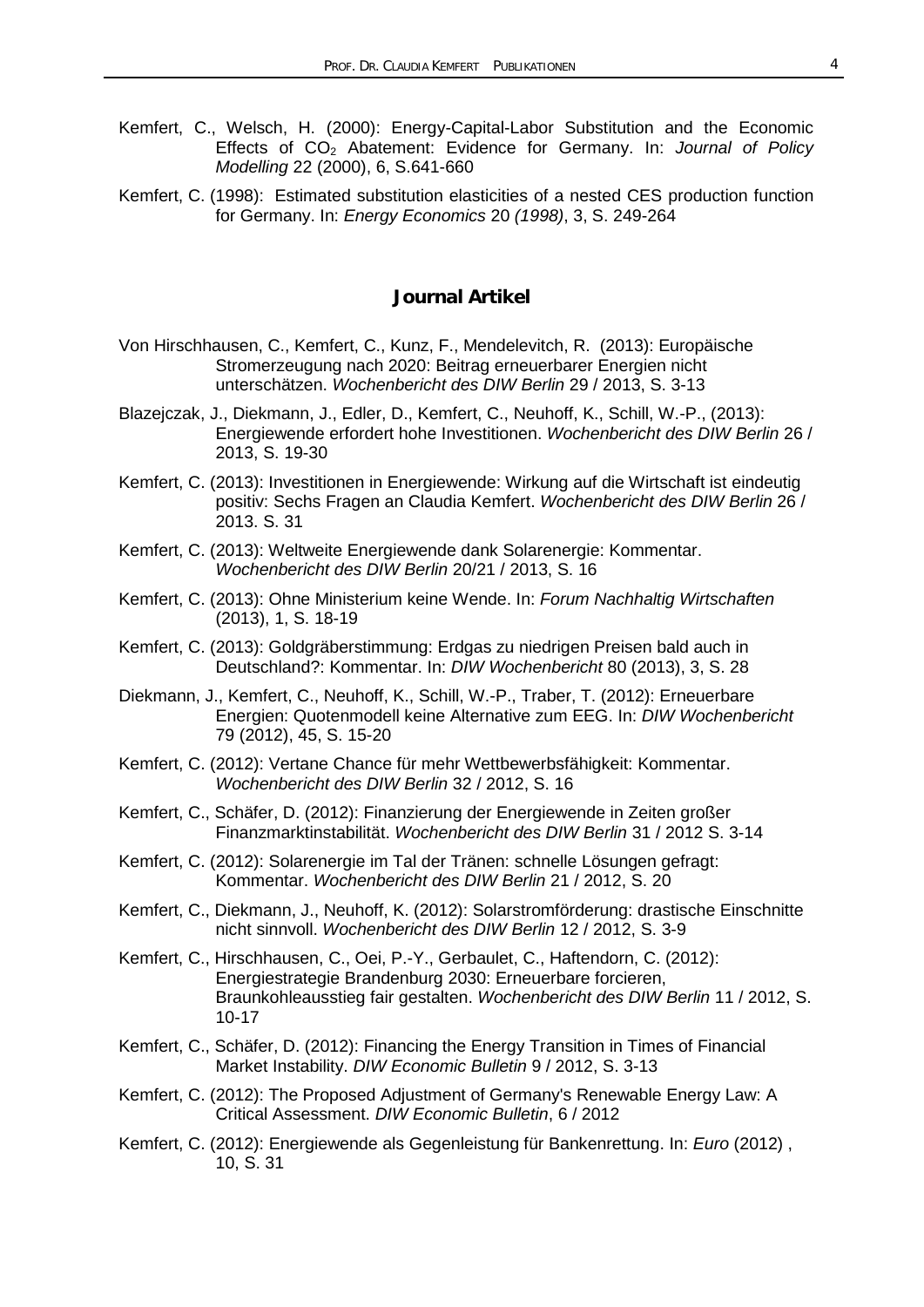- Kemfert, C. (2012): Die Energiewende braucht ein Energieministerium. In: Berliner Republik (2012) , 2 , S. 18-19
- Traber, T., Kemfert, C. (2012): Vom Winde verweht? Strommarktpreise und Anreize zur Investition in thermische Kraftwerke bei erhöhtem Angebot an Windenergie, *Vierteljahrshefte zur Wirtschaftsforschung*, 1 / 2012, S. 91-110
- Kemfert, C. (2012): Erneuerbare Energien: ja bitte! : Kommentar. In: Wochenbericht des DIW Berlin 8 (2012), S. 16
- Kemfert, C. (2012): Beste Branchenperspektiven: Ökonomische Potenziale ökologischen Handels. In: Unternehmermagazin: Inhaber im Mittelstand ; *Zeitschrift für Familienunternehmen* 59 (2012), 9/10, S. 28-29
- Kemfert, C. (2011): Spending on Infrastructure Will Reach €200bn in the Next Decade. In: *Europe's World: The Only Europe-Wide Policy Journal* (2011),19, S. 72-73
- Kemfert, C. (2011): Mehr Chancen als Risiken: Roadmap 2050 zum Umbau des Energiesystems. In: *Forum Nachhaltig Wirtschaften (2011)*, o.S.
- Kemfert, C. (2011): Ökonomische Folgen des Atomausstiegs in Deutschland: Lehren aus der Krise: So kann der Umbau der Energiewirtschaft gelingen. In: *Wirtschaftsdienst* (2011), S. 295-313
- Kemfert, C. (2011): Die Russen kommen kein Grund zur Sorge: Kommentar. In: *Wochenbericht* 78 (2011), 33, S. 12
- Zaklan, A., Bernoth, K., Huppmann, D., Kemfert, C., Von Hirschhausen, C. (2011): Entwicklung der Erdölmärkte: Reservekapazität im Nahen Osten wirkt derzeit stabilisierend. In: *Wochenbericht* 78 (2011), 21, S. 3-9
- Kemfert, C., Traber, T. (2011): Atom-Moratorium: Keine Stromausfälle zu befürchten. In: *Wochenbericht* 78 (2011), 20**,** S. 3-6
- Kemfert, C., Traber, T. (2011): The Moratorium on Nuclear Energy: No Power Shortages Expected. In: *DIW Economic Bulletin* (2011), S. 3-6
- Kemfert, C. (2011): Klimaschutz: Auch ein Alleingang der EU ist richtig: Kommentar. In: *Wochenbericht* 78 (2011), 11, S. 12
- Traber, T., Kemfert, C., Diekmann, J. (2011): German Electricity Prices: Only Modest Increase Due to Renewable Energy expected. In: *Weekly Report* 7 (2011), 6, S. 37-46
- Traber, T, Kemfert, C, Diekmann, J. (2011): Strompreise: künftig nur noch geringe Erhöhung durch erneuerbare Energien. In: *Wochenbericht* 78 (2011), 6, S. 2-9
- Kemfert, C. (2010): Energie, Klimaschutz und nachhaltige Mobilität: warum Deutschland ein Energieministerium braucht. In: *Vierteljahrshefte zur Wirtschaftsforschung* 79 (2010), 1, S. 141-155
- Kemfert, C. (2010): Klimaschutz Goodies statt Sanktionen?: Kommentar. In: *Wochenbericht* 77 (2010), 33, S. 12
- Kemfert, C. (2010): Deutschland das Blockiererland (?): Kommentar. In: *Wochenbericht* 77 (2010), 41, S. 12
- Kemfert, C. (2010): Der Netzausbau gelingt nur mit mehr Wettbewerb und stärkerer Regulierung: Kommentar. In: *Wochenbericht* 77 (2010), 49, S. 12
- Kemfert, C. (2010): "Früher war selbst die Zukunft besser" Wirtschaft, Politik und Wissenschaft präsentieren Visionen für eine nachhaltige Zukunft: Vortrag. In: Benediktbeurer Gespräche der Allianz Umweltstiftung (2010), S. 35-41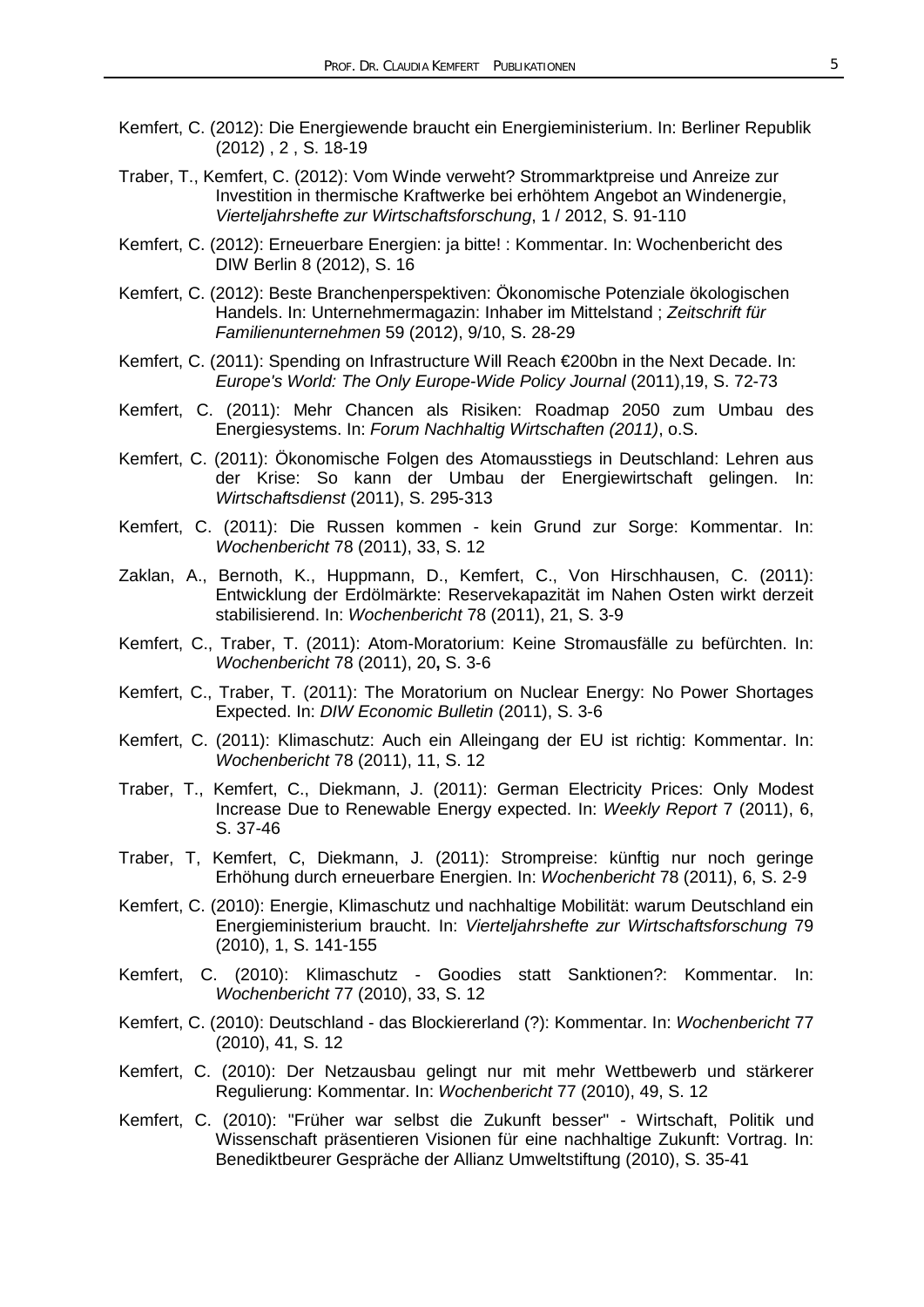- Kemfert, C. (2010): Sind wirtschaftliches Wachstum und ein Klimaschutz, der die Erderwärmung bei 2 Grad plus hält, vereinbar. In: Böll.Thema (2010), 1, S. 26- 27
- Kemfert, C. (2010): Ökosteuer: pro. In: *Bergische Wirtschaft* (2010), 5, S. 6
- Kemfert, C. (2010): Energie, Klimaschutz und nachhaltige Mobilität: warum Deutschland ein Energieministerium braucht. In: Vierteljahrshefte zur Wirtschaftsforschung 79 (2010), 1, S. 141-155
- Kemfert, C. (2010): Das Jahr der Wissenschaft 2010 die Energie der Zukunft oder die Zukunft der Energie?: Kommentar. In: Wochenbericht 77 (2010), 13/14, S. 12
- Kemfert, C. (2010): Klimaschutz in Städten: Berlin kann noch grüner werden: Kommentar. In: Wochenbericht 77 (2010), 22, S. 28
- Kemfert, C., Traber, T. (2010): Nachhaltige Energieversorgung: beim Brückenschlag das Ziel nicht aus dem Auge verlieren. In: Wochenbericht 77 (2010), 23, S. 2-9
- Kemfert, C., Diekmann, J., Schill W.-P. (2010): Energy and Climate Policy: USA Continues to Trail Behind, Despite Positive Change. In: Weekly Report [Elektronische Ressource] 6 (2010), 5, S. 27-35
- Kemfert, C. (2009): Climate Change Economics: Why Non Action Will Be Expensive. In: *BEPA Monthly Brief* (2009), 32, S. 18-22
- Kemfert, C. (2009): Länger am Netz? Eine Laufzeitverlängerung für Kernkraftwerke ist auch unter Experten umstritten: Pro. In: *Der Mittelstand* (2009), 6, S. 10
- Kemfert, C. (2009): Die Herausforderung. In: *Wirtschaftsdienst* 89 (2009), 11, S. 715-719
- Kemfert, C. (2009):Kopenhagen, Climate Gate und die Amerikaner: Kommentar. In: *Wochenbericht* 76 (2009), 51/52, S. 902
- Kemfert, C. (2009): Klimaschutz als Wirtschaftschance und Herausforderung für Kommunen. In: *Die Demokratische Gemeinde 61* (2009), 11, S. 6
- Kemfert, C. (2009): Von Kyoto nach Kopenhagen dem wichtigsten Meilenstein für den globalen Klimaschutz. In: Wochenbericht 76 (2009), 49, S. 848-854
- Kemfert, C. (2009): Wirtschaftsmotor Klimaschutz. In: hi!tech Das Innovationsmagazin, Siemens Österreich, November 2009, S. 12
- Kemfert, C. (2009): Savoir vivre mit dem Bruttosozialprodukt: Geht das?: Kommentar. In: *Wochenbericht 76* (2009), 41, S. 714
- Kemfert, C. (2009): Klimaschutz ist Wirtschaftsfaktor: Kommentar. In: *Wochenbericht 76*  (2009), 32, S. 548
- Kemfert, C., Schill, W.-P. (2009): Methane: A Neglected Greenhouse Gas. In: *Weekly Report* [Elektronische Ressource] 5 (2009), 32, S. 218-223
- Kemfert, C., Schill, W.-P. (2009): Power from the Desert: Not a Mirage. In: *Weekly Report* [Elektronische Ressource] 5 (2009), 24, S. 171-175
- Kemfert, C., Hirschhausen von, C., Holz, F., Huppmann, D. (2009): World Crude Oil Markets: OPEC's Supplier Power Remains Unchallenged. In: *Weekly Report*  [Elektronische Ressource] 5 (2009), 22, S. 154-158
- Kemfert, C., Schill, W.-P. (2009): Strom aus der Wüste: keine Fata Morgana. In: *Wochenbericht 76* (2009), 29, S. 462-467
- Das richtige Projekt zur richtigen Zeit: Fünf Fragen an Claudia Kemfert. In: *Wochenbericht 76* (2009), 29, S. 463
- Kemfert, C., Schill, W.-P. (2009): Methan das unterschätzte Klimagas. In: *Wochenbericht 76* (2009), 39, S. 656-662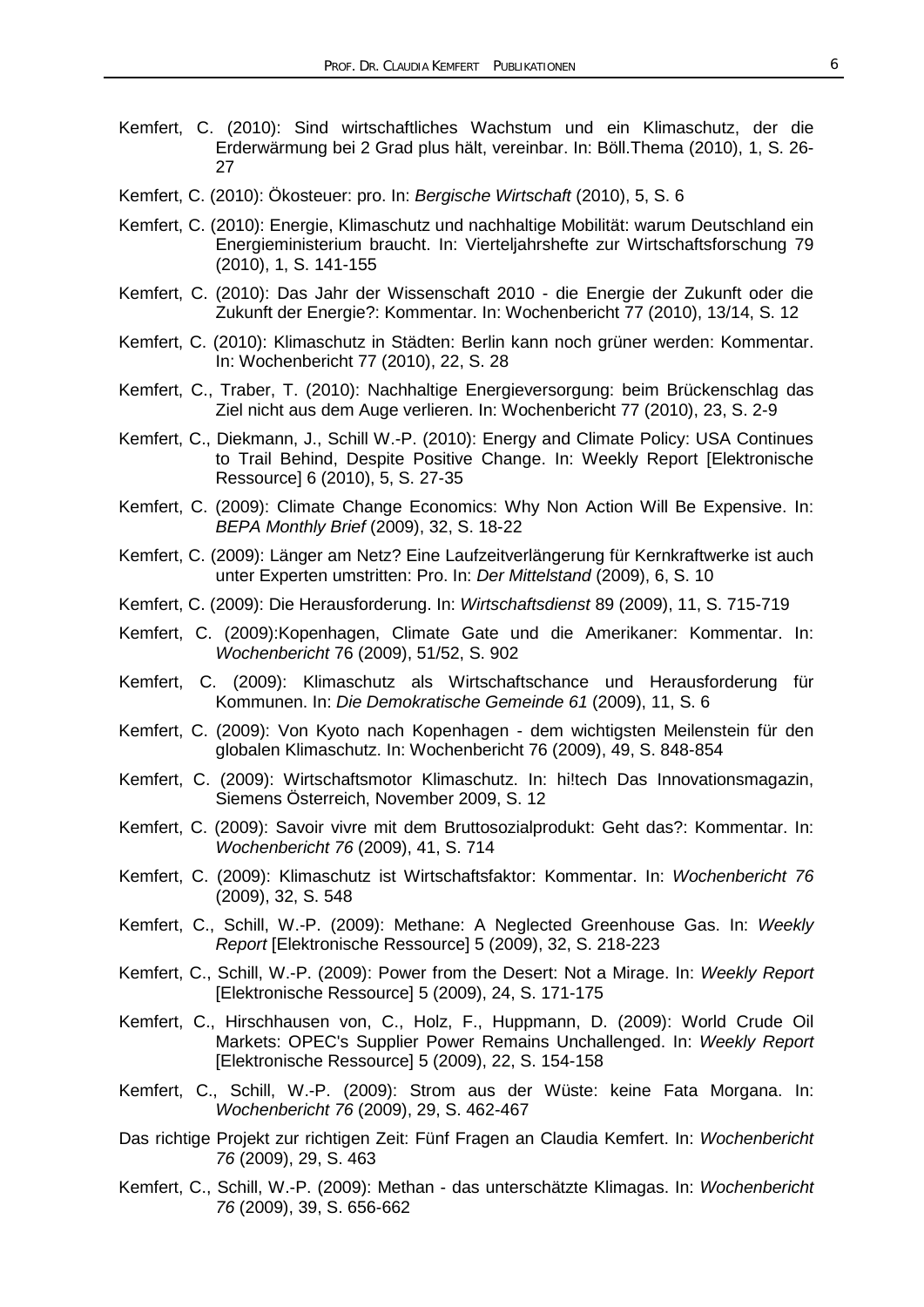- Kemfert, C., Diekmann, J., Schill, W.-P. (2009):Energie- und Klimaschutzpolitik: USA holen langsam auf. In: *Wochenbericht 76* (2009), 46, S. 796-805
- Kemfert, C. (2009): Gute Ideen statt Verbote. In: *Fairkehr* (2009), 4, S. 30
- Kemfert, C. (2009): Die Ökonomie des Klimawandels Warum Nichstun teuer werden kann. In: *Geographische Rundschau* (2009), 9, S. 20-26
- Kemfert, C. (2009): Nuclear: Yes in the Short Run; In the Long Term, No. In: *The Socially Responsive Messenger* (2009), 2, o.S.
- Kemfert, C. Hirschhausen, C., Holz, F., Huppmann, D. (2009): Weltölmärkte: Angebotsmacht der OPEC ungebrochen. In: *Wochenbericht* 23 (2009), 21, S. 370-375
- Kemfert, C. (2009): Der Energiemarkt in Deutschland: Immer noch zu wenig Wettbewerb. In: *Unternehmermagazin* 57, 3, S. 40-42
- Kemfert, C. (2009): Smarte Stromnetze für Deutschland. In*: Klima-Magazin*, 04, S. 47
- Kemfert, C., Diekmann, J. (2009): Emissions Trading and Promotion of Renewable Energy: We Need Both. In: *Weekly Report [Elektronische Ressource]* 5 (2009), 14, S. 95-100
- Kemfert, C. (2009): Die Bahn im Klimawandel. In: *Wochenbericht* 76 (2009), 21, S. 356
- Kemfert, C. (2009): Energiepolitik gefordert. In: *Wirtschaftsdienst* 89 (2009), 1, S. 6
- Kemfert, C. (2009): Klimaschutz als Wirtschaftschance. In: *Klima-Magazin* (2009), 03, S. 43
- Kemfert, C. (2009): Where Economics and the Environment Intersect. In: Commerce Germany 7, 1, S. 3
- Kemfert, C. (2009): Wrecking Bonus. In: European Energy Review 2, 3, S. 51
- Kemfert, C., Diekmann J. (2009): Förderung erneuerbarer Energien und Emissionshandel: wir brauchen beides. In: Wochenbericht 76, 11, S. 169-174
- Kemfert, C. (2009): Atomenergie: Renaissance nein danke: Kommentar. In: Wochenbericht 76, S. 148
- Kemfert, C. Hirschhausen, C., Holz, F. (2009): "The Greening of America": neue Dynamik zum Amtsantritt von Präsident Obama. In: Wochenbericht 76, 3, S. 46-50
- Kemfert, C. (2009): Ein Stromnetz für alle. In: Vorwärts 02, S. 9
- Kemfert, C. (2009): Ökonomie des Klimawandels. In: Journal für Verbraucherschutz und Lebensmittelsicherheit 4, 1, S. 61-67
- Kemfert, C. (2008): Economic Impacts of Climate Change Financial Implications. In: Global Investments for Climate and Energy Security, ECF Background Paper 1, 2008, S. 21-23
- Kemfert, C., Schmidt, S., Höppe, P. (2008): Bereinigung sozioökonomischer Effekte bei Schäden tropischer Wirbelstürme für eine Analyse zum Einfluss des Klimawandels. In: Vierteljahrshefte zur Wirtschaftsforschung 77 (2008), 4, S. 116-139
- Kemfert, C. (2008): Keine Zeit mehr, die Chancen zu zerreden: Kommentar. In: Wochenbericht 75 (2008), 49, S. 786 "
- Kemfert, C. (2008): Lösungen für die Ölkrise. In: Wirtschaftsdienst 88, 7, S. 424
- Kemfert, C. (2008): Nachwuchsförderung "Made in Germany": Warum die Juniorprofessur wichtig für die Förderung und Chancengleichheit junger Wissenschaftler ist. In: WissenschaftsNotizen (2008), 24, S. 46-50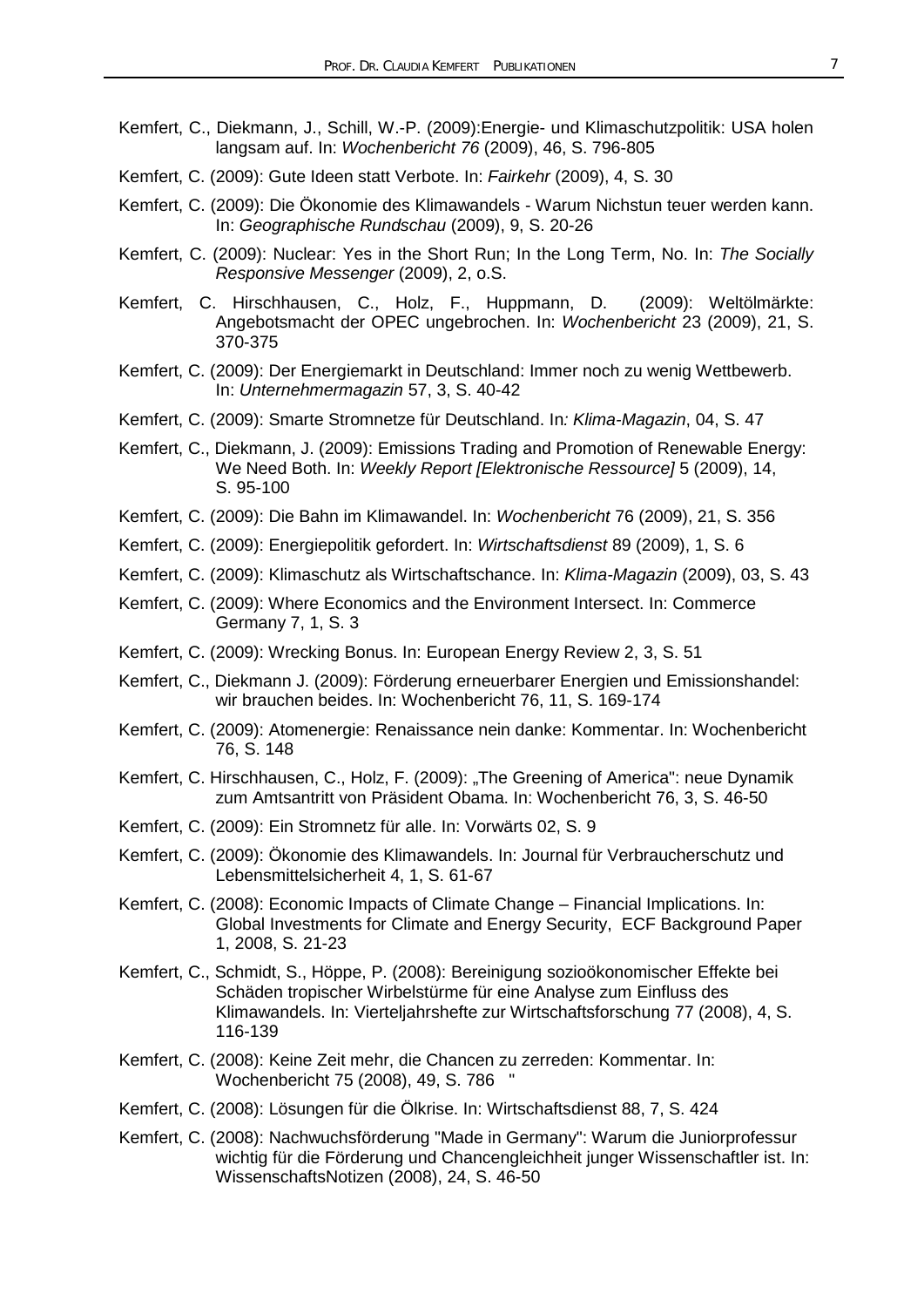- Kemfert, C. (2008): 20-20-20 Competitiveness and Conflicts. In: Journal of Nordregio 8 (2008), 2, S. 26-27
- Kemfert, C. (2008): Die Energieversorgung muss sicher, CO2-frei und bezahlbar sein: Deutschland braucht ein Energieministerium. In: Zeitschrift für Wirtschaftspolitik 57 (2008), 2, S. 193-203
- Kemfert, C. (2008): Ist es noch zeitgemäß, dass der Gaspreis an den Ölpreis gekoppelt ist? In: DieGesellschafter.de - In was für einer Gesellschaft wollen wir leben? (2008), S. 8
- Kemfert, C. (2008): How to Resolve Market Failures: A Sustainable Energy Mix Needs to Be Clean, Clever and Competitive. In: BDF Magazine (2008), Summer, S. 28- 29
- Kemfert, C. (2008): Kosten des Klimawandels ungleich verteilt: wirtschaftsschwache Bundesländer trifft es am härtesten. In: Wochenbericht 75 (2008), 12/13, S. 137-142
- Kemfert, C. (2008): Atomkonsens II könnte Element zukunftsweisender Energiepolitik sein: Kommentar. In: Wochenbericht 75 (2008), 29, S. 416
- Kemfert, C. (2008): Neu eröffnet: Der Klima-Supermarkt: Kommentar. In: Wochenbericht 75 (2008), 40, S. 610
- Kemfert, C. (2008): Stepping on the Brakes. In: European Energy Review 1, 4, S. 19
- Kemfert, C.; Traber, T (2008): Strommarkt: Engpässe im Netz behindern den Wettbewerb, In: Wochenbericht 75 (2008), 15, S. 178-183
- Kemfert, C. (2008): Hohe Energiepreise und die Auswirkungen auf die Mobilität. In: *Thinktank* 3 (2008), 8, S. 49-50
- Kemfert, C. (2008): Wettbewerb schafft Monopole: Fünf Fragen an , In: *Wochenbericht* 75 (2008), 15, S. 179
- Kemfert, C. (2008): Gegen die hohen Energiepreise hilft nur Unabhängigkeit vom Öl: Kommentar. In: *Wochenbericht* 75 (2008), 20, S. 275
- Kemfert, C. (2008): The Dream and the Reality: Germany as Pioneer of Climate Protection. In: *European Energy Review* (2008), January / February, S. 38-41
- Kemfert, C., Engerer, H (2008): Russia: Inadequate Priority Given to Energy Efficiency and Climate Protection. In: *Weekly Report* 4 (2008), 1, S. 1-6
- Kemfert, C., Kooths, S (2008): Die wirtschaftlichen Folgen des Bahnstreiks. In: *Wochenbericht* 75 , 3, S. 25-29
- Kemfert, C., Engerer, H (2007): Russland: Energieeffizienz und Klimaschutz kommen zu kurz. In: *Wochenbericht 74* (2007), 49, S. 745-750
- Kemfert, C. (2007): Nach Bali: wie sich China und die USA für den Klimaschutz gewinnen ließen. In: *Wochenbericht 74* (2007), 51/52, S. 779-783
- LNG Bedeutung für den europäischen Erdgasmarkt, Strategiegespräch mit Stefan Judisch, RWE Gas Midstream; Werner Langen, MdEP; Claudia Kemfert, DIW und Carsten Sürig, McKinsey&Company, in: *Energiewirtschaftliche Tagesfragen 57*. Jg. (2007) Heft 11
- Kemfert, C. (2007): Der Klimawandel als größtes Beispiel für Marktversagen, in: *BDVB aktuell* (2007), 97, S. 12-13
- Kemfert, C. (2007): Die Kosten des Klimawandels sind höher als die Kosten des Klimaschutzes, in: *Die Volkswirtschaft 80* (2007), 9, S. 28-29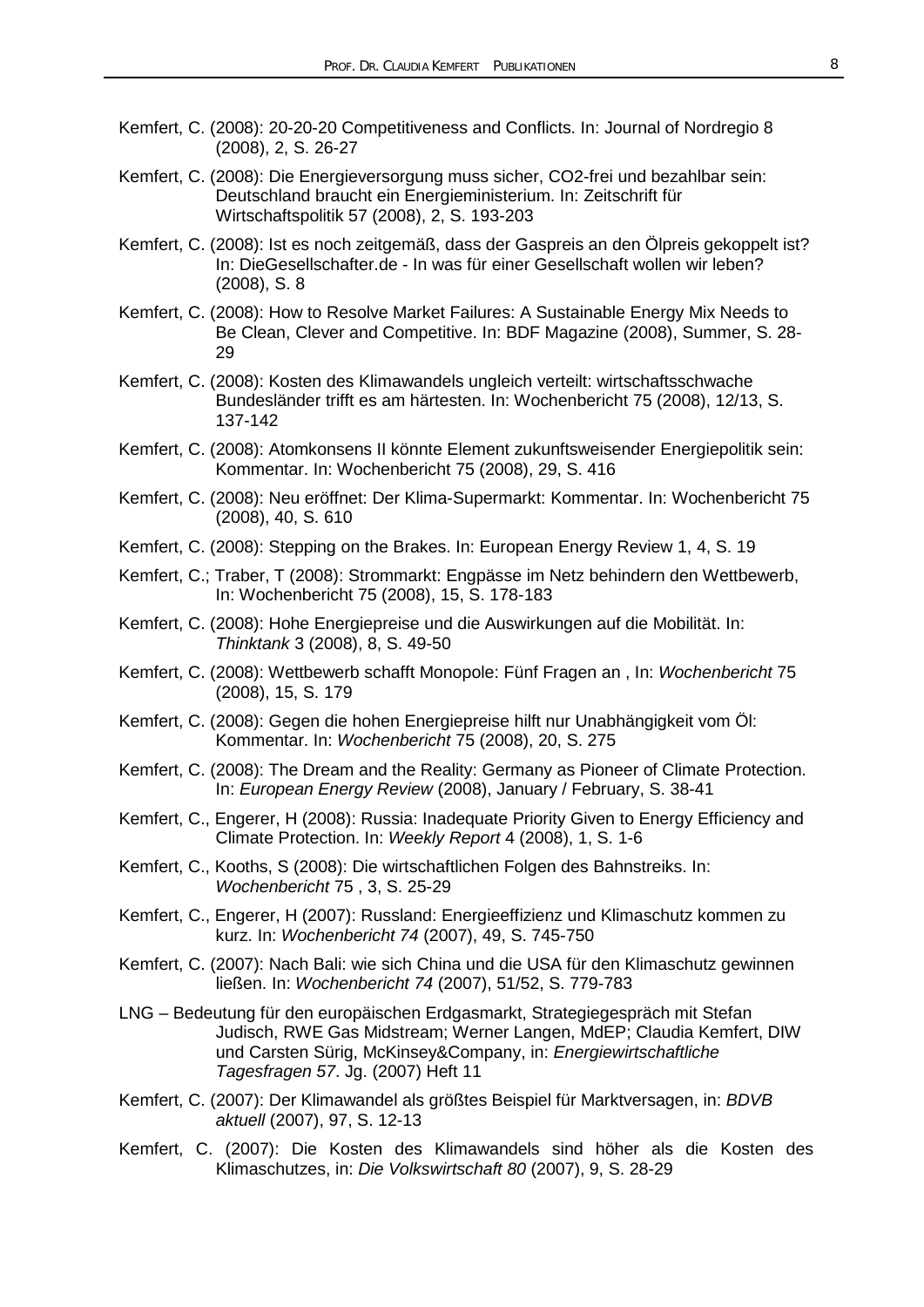- Kemfert, C. (2007): Les changements de climat coûtent plus cher que sa protection, in: *La Vie économique 80* (2007), 9, S.28-29
- Kemfert, C. (2007): Special: Mobilität: Stimmen zum Thema, in: *Thinktank 2* (2007), 06, S. 62
- Kemfert, C. (2007): Die ökonomischen Kosten des Klimawandels: Die Kosten des Handelns sind deutlich geringer als die Kosten des Nichthandelns, in: *Dialog 6* (2007), 11, S. 34-36
- Kemfert, C. (2007): Die ökonomischen Folgen des Klimawandels, in: *Aus Politik und Zeitgeschichte 47* (2007), S. 14-19
- Kemfert, C. (2007): Klimawandel kostet die deutsche Volkswirtschaft Milliarden. In: *agrarische rundschau*, 2, S. 15ff.
- Kemfert, C., Traber, T., Truong P. T. (2007): Breites Maßnahmenpaket zum Klimaschutz kann Kosten der Emissionsminderung in Deutschland deutlich verringern. In: *Wochenbericht* 74 (2007), 18, S. 303-307
- Kemfert, C. (2007): Mehr in Umwelttechnik investieren, in: Vorwärts (11/2007), S. 9
- Kemfert, C. (2007): 792,5 Milliarden Euro. Interview in: pwc: Das Magazin für Vorausdenker, Price Waterhouse Coopers, (2007) S. 32ff.
- Kemfert, C., Müller F. (2007): Die Energiepolitik zwischen Wettbewerbsfähigkeit, Versorgungssicherheit und Nachhaltigkeit - Chancen und Perspektiven für die Energieversorgung: Editorial. In: *Vierteljahrshefte zur Wirtschaftsforschung* 76, 1, S. 5-16
- Kemfert, C. (2007): Die EU Energiepolitik besser spät als nie. In: *DieGesellschafter.de - In was für einer Gesellschaft wollen wir leben?*, o.S.
- Kemfert, C., Traber, T., Truong P. T. (2007): Comprehensive Package of Climate Protection Measures Could Substantially Decrease Cost of Emission Reductions in Germany, in: Weekly Report 3 (2007), 3, S. 15-20
- Kemfert, C. (2007): Eine nachhaltige Energiepolitik ist notwendig mittels erneuerbarer Energien, in: DIW@school [Elektronische Ressource] 4 (2007), 1, S. 9-16
- Kemfert, C. (2007): Handeln ist billiger: die ökonomischen Kosten des Klimawandels und des Klimaschutzes. In: *Forschung & Lehre,* 2, S. 74
- Kemfert, C. (2007): Die Kosten des Klimawandels: Der Mensch heizt die Erde auf was muss er dafür bezahlen? In: *Internationale Politik,* Februar, S. 38-45
- Kemfert, C. (2007): Energiemarkt: Wie mehr Wettbewerb entsteht. In: *Das Wirtschaftsstudium*, 3, S. 269-270
- Kemfert, C. (2007): Die Energieversorgung mit "umweltfreundlicher" Kohle Realität oder Fiktion? In: *OSCAR.trends Magazin*, 1, S. 27-29
- Kemfert, C. (2007): Die Energieversorgung in Deutschland und die Rolle der Steinkohle. In: *Orientierungen zur Wirtschafts- und Gesellschaftspolitik*, 111, S. 37-40
- Kemfert, C. et al. (2007): Wege aus der Sackgasse Bausteine einer nachhaltigen Energieund Klimapolitik Strategiegespräch Energiepolitik. In: Erweiterter Sonderdruck aus Energiewirtschaftliche Tagesfragen 56. Jg., Heft 12
- Kemfert, C. (2007): Klimawandel kostet die deutsche Volkswirtschaft Milliarden. In: *Wochenbericht* 74, 11, S. 165-169
- Kemfert, C. (2006): Atomenergie ist als Übergangstechnologie notwendig. In: *Gruene blaetter 12/06,* Bündnis 90/ Die Grünen Baden-Württemberg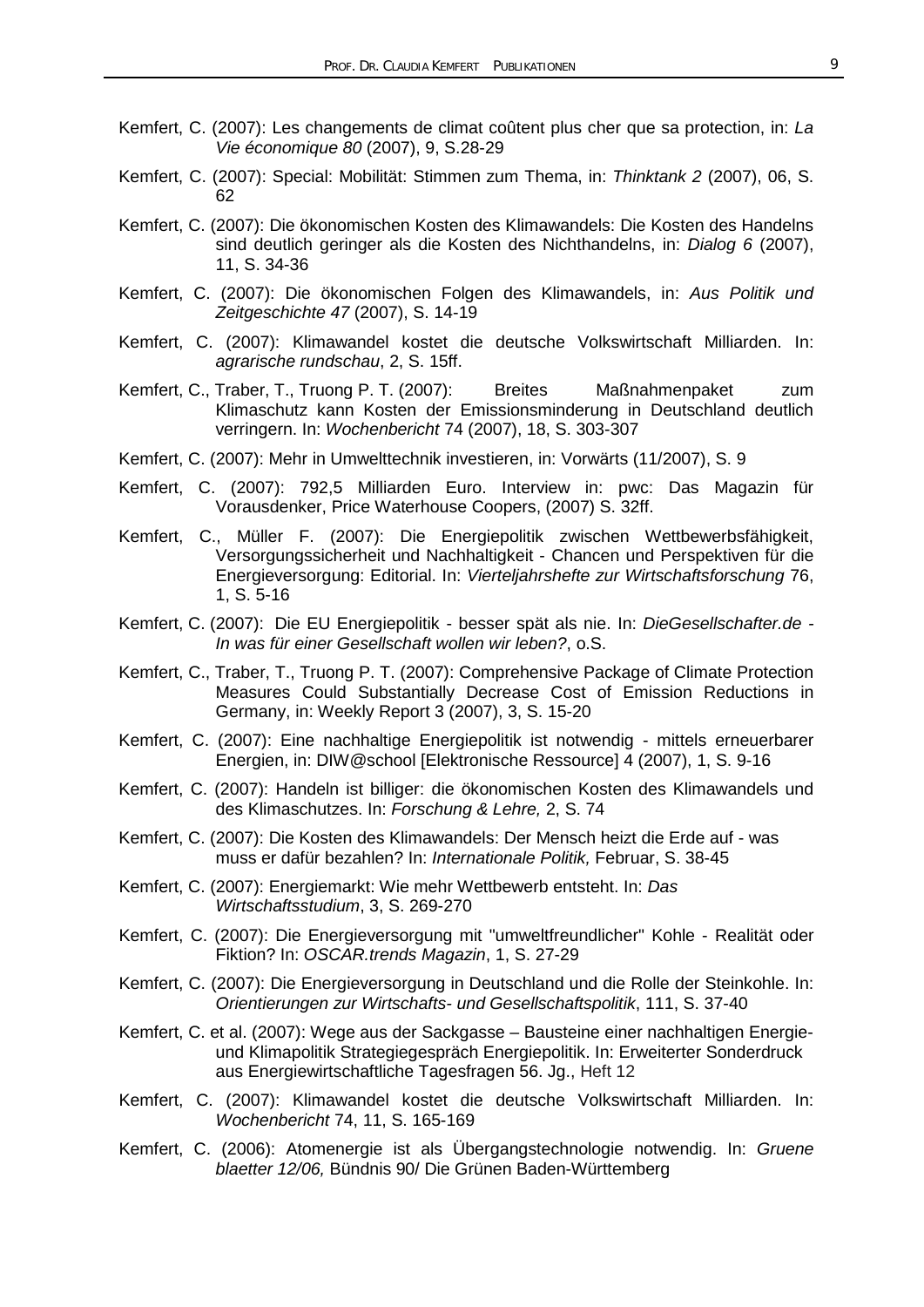- Kemfert, C., Diekmann, J. (2006): Europäischer Emissionshandel: auf dem Weg zu einem effizienten Klimaschutz. In: *Wochenbericht* 73, 46, S. 661-669
- Kemfert, C. (2006): Preissignale für die Energiewende. In: *Einblick,* 21, S. 7
- Kemfert, C. (2006): Innovationsmarkt erneuerbare Energien. In: *WissenschaftsNotizen*, 23, S. 37-41
- Kemfert, C. (2006): Wetter kostet: die ökonomischen Schäden durch extreme Wetterereignisse sind in den letzten drei Jahrzehnten um den Faktor fünfzehn gestiegen; auch die Versicherungswirtschaft ist beunruhigt. In: *Böll.Thema*, 3, S. 14
- Kemfert, C., Müller, F. (2006): Deutsche Energiepolitik zwischen Wettbewerbsfähigkeit, Versorgungssicherheit und Nachhaltigkeit. In: *Energiewirtschaftliche Tagesfragen* (9), S. 27-31
- Kemfert, C., Wettig, E. (2006): Südafrika: ein führender Rohstoffproduzent im Umbruch In: *Wochenbericht des DIW Berlin 73*, 29, S. 413-420
- Kemfert, C., Horn, M. (2006): Iran: Streit um Urananreicherung gefährdet Ausbau der Ölund Erdgasgewinnung und führt zu Spannungen auf dem Ölmarkt. In: *Wochenbericht des DIW Berlin* 73, 23, S. 343-351
- Kemfert, C., Kalashnikov, V. (2006): Equilibrium in Electricity Markets, Existence and Uniqueness. In: *International Business & Economics Research Journal*, im Druck
- Kemfert, C. (2006): Wie eine zukunftsfähige Energieversorgung sichergestellt werden kann. In: *Energiemix der Zukunft [Elektronische Ressource]* (16.06.2006)
- Kemfert, C., Diekmann, J. (2006): Perspectives for Germany´s Energy Policy. In: *DIW Weekly Report*, 02/06, Berlin
- Kemfert, C., Diekmann, J. (2006): Perspektiven der Energiepolitik in Deutschland. In: *Wochenbericht des DIW Berlin 73*, 3, S. 29-42
- Kemfert, C. (2006): Konjunkturmotor Wirtschaftspolitik im Spannungsfeld von Energie- und Umweltpolitik. In: *Neue Energie* 16 (2006), 2, S. 49
- Kemfert, C. (2005): The Economic Costs of Climate Change, *DIW Weekly Report*, 02/05, **Berlin**
- Kemfert, C. (2005): Rahmenbedingungen für die Energiepolitik der Zukunft. In: *Bayrisch-Schwäbische Wirtschaft*, 03, S. 10-111
- Kemfert, C. (2005): Weltweiter Klimaschutz: Sofortiges Handeln spart hohe Kosten, *Wochenbericht des DIW Berlin*, 12-13/05, S. 209-217
- Kemfert, C., Schumacher, K. (2005): Klimaschutz im deutschen Strommarkt: Chancen für Kohletechnologien durch CO<sub>2</sub> Abscheidung und- Speicherung?, *Wochenbericht des DIW Berlin* , 16/05, S. 243-248
- Kemfert, C. (2005): Weltmacht Energie: Peter Hennicke, Michael Müller: Weltmacht Energie - Herausforderung für Demokratie und Wohlstand; mit einem Vorwort von Klaus Töpfer; S. Hirzel Verlag, Stuttgart. In: *Energiewirtschaftliche Tagesfragen* 55, 9, S. 623
- Kemfert, C. (2005): Klimapolitik als "Kyoto Plus" mit China und den USA: Kosteneffizienz durch Emissionshandel und technologische Kooperation. In: *Energiewirtschaftliche Tagesfragen* 55, 10, S. 694-697
- Kemfert, C., Horn, M. (2005): What Direction for Oil Prices? In: *DIW Weekly Report* 1 (2005), 33, S. 363-369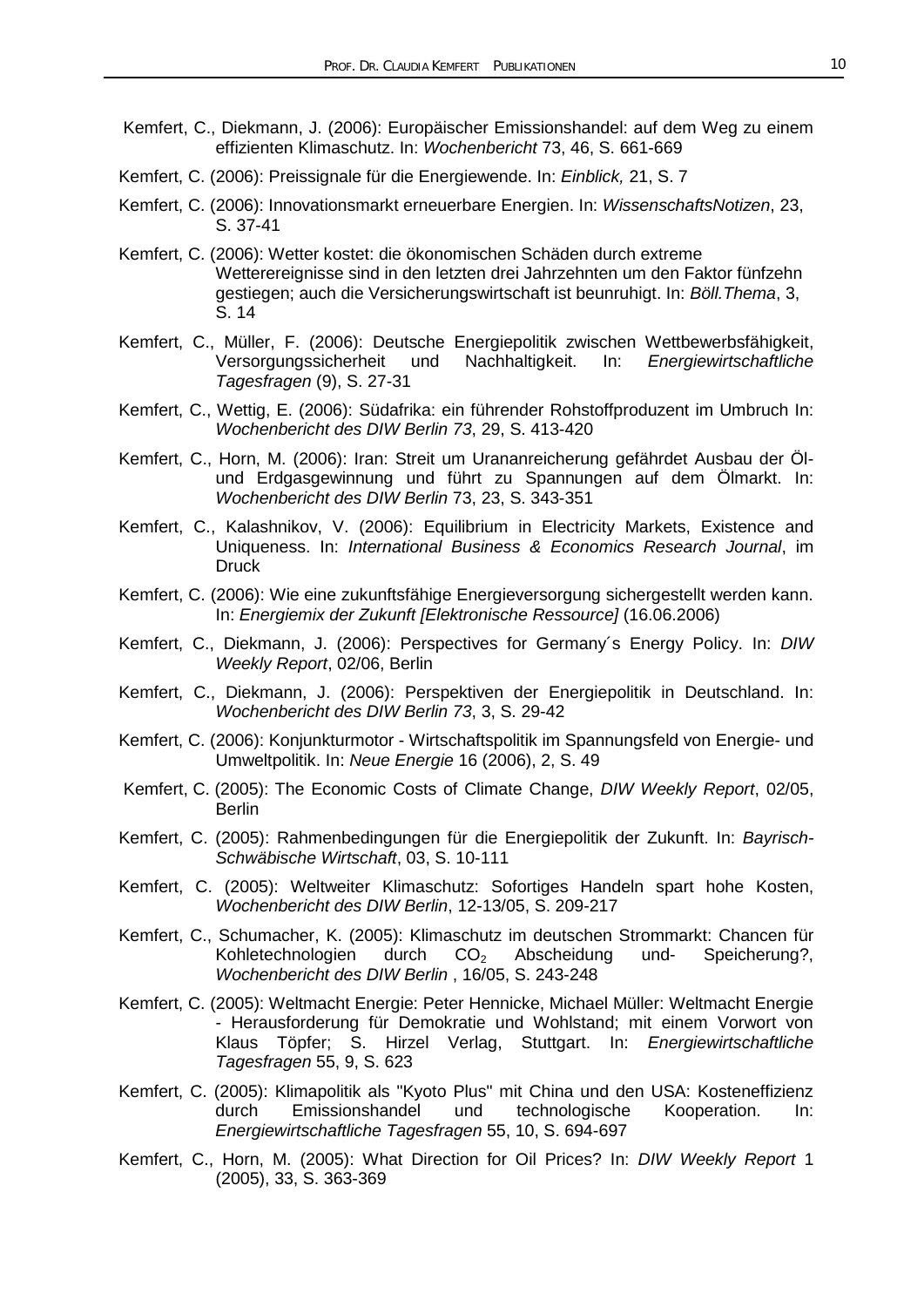- Kemfert, C., Horn, M. (2005): Wohin entwickelt sich der Ölpreis? In: *Wochenbericht des DIW Berlin* 72, 41, S. 585-590
- Kemfert, C. (2005): Klimapolitik mit China und den USA nach 2012: Kostensenkung durch Emissionshandel und technologische Kooperation. In: *Wochenbericht des DIW Berlin* 72, 31, S. 463-467
- Kemfert, C., Diekmann, J. (2005): Erneuerbare Energien: weitere Förderung aus Klimaschutzgründen unverzichtbar. In: *Wochenbericht des DIW Berlin* 72, 29, S. 439-449
- Kemfert, C., Holz, F., von Hirschhausen, C. (2005): Russische Energie- und Klimapolitik bleibt widersprüchlich: Herausforderungen für die EU. In: *Wochenbericht des DIW Berlin* 72, 10, S. 185-191
- Kemfert, C. (2005): Climate Protection Policy with China and the USA after 2012: Cost Reduction through Emissions Trading and Technological Cooperation. In: *DIW Weekly Report* 1, 23, S. 273-276
- Kemfert, C., Schumacher, K. (2005): Climate Protection in the German Electricity Market: Opportunities for Coal Technologies through CO2 Capture and Storage? In: *DIW Weekly Report* 1, 16, S. 203-208
- Kemfert, C. (2005): Global Climate Protection: Immediate Action Will Avert High Costs. In: *DIW Weekly Report* 1, 12, S. 135-141
- Kemfert, C., von Hirschhausen, C., Holz, F. (2005): Russian Energy and Climate Policy Remains Inconsistent: Challenges for the EU. In: *DIW Weekly Report 1*, 11, S. 127-134
- Kemfert, C. (2005): Die Kosten des Klimawandels. In: *DIW@school* [Elektronische Ressource] 2 (2005), 2, S. 8-9
- Diekmann, J., Horn, M., Kemfert, C., Kunert, U. (2004): Upward Movement in Energy Prices. In: *Economic Bulletin 41* (2004), 12, S. 433-440
- Kemfert, C., Frank, B., Stephan, A. (2004): Die Bedeutung der Juniorprofessur für den Wirtschaftsstandort Deutschland. In: *Input* (2004), 4, S. 4-7
- Kemfert, C., Horn, M., Kunert, Uwe (2004): Energiepreise in Bewegung. In: *Wochenbericht des DIW Berlin* 71, 44, S. 692-699
- Kemfert, C. (2004): A Rigorous Climate Policy Is Necessary in Order to Give Incentives for Energy Suppliers to Develop Innovative and Environmentally Friendly Technologies: Editorial. In: *Economic Bulletin 41* (2004), 9, S. 287-288
- Kemfert, C. (2004): Der Handel mit Emissionszertifikaten: ist der Emissionsrechtehandel ein geeignetes Instrument zur Beseitigung des Klimawandels? In: *DIW@school* [Elektronische Ressource] 1 (2004), 2, S. 12-14
- Sonnenschein, M., Bäumer, H., Kemfert, C., Kleyer, M. and Rudner, M. (2004): Umweltmodelle: Welche Zukunft ist möglich? In: *Einblicke*, No. 39, S. 26-29
- Kemfert, C., Diekmann, J. and Ziesing, H.-J. (2004): Emissions Trading in Europe: Effective Tool or Flight of Fancy? In: *Intereconomics* 39, 3, S.119-121
- Kemfert, C. (2004): Der Europäische Strommarkt zwischen Liberalisierung und Klimaschutz- wie wirkt der Emissionsrechtehandel auf den Strompreis? In: *Energiewirtschaftliche Tagesfragen* 54, 10, S. 598-600
- Kemfert, C. (2004): Der Strommarkt in Europa: zwischen Liberalisierung und Klimaschutz, Zukunftschancen für die deutsche Energiewirtschaft, *Wochenbericht des DIW Berlin,* 31/04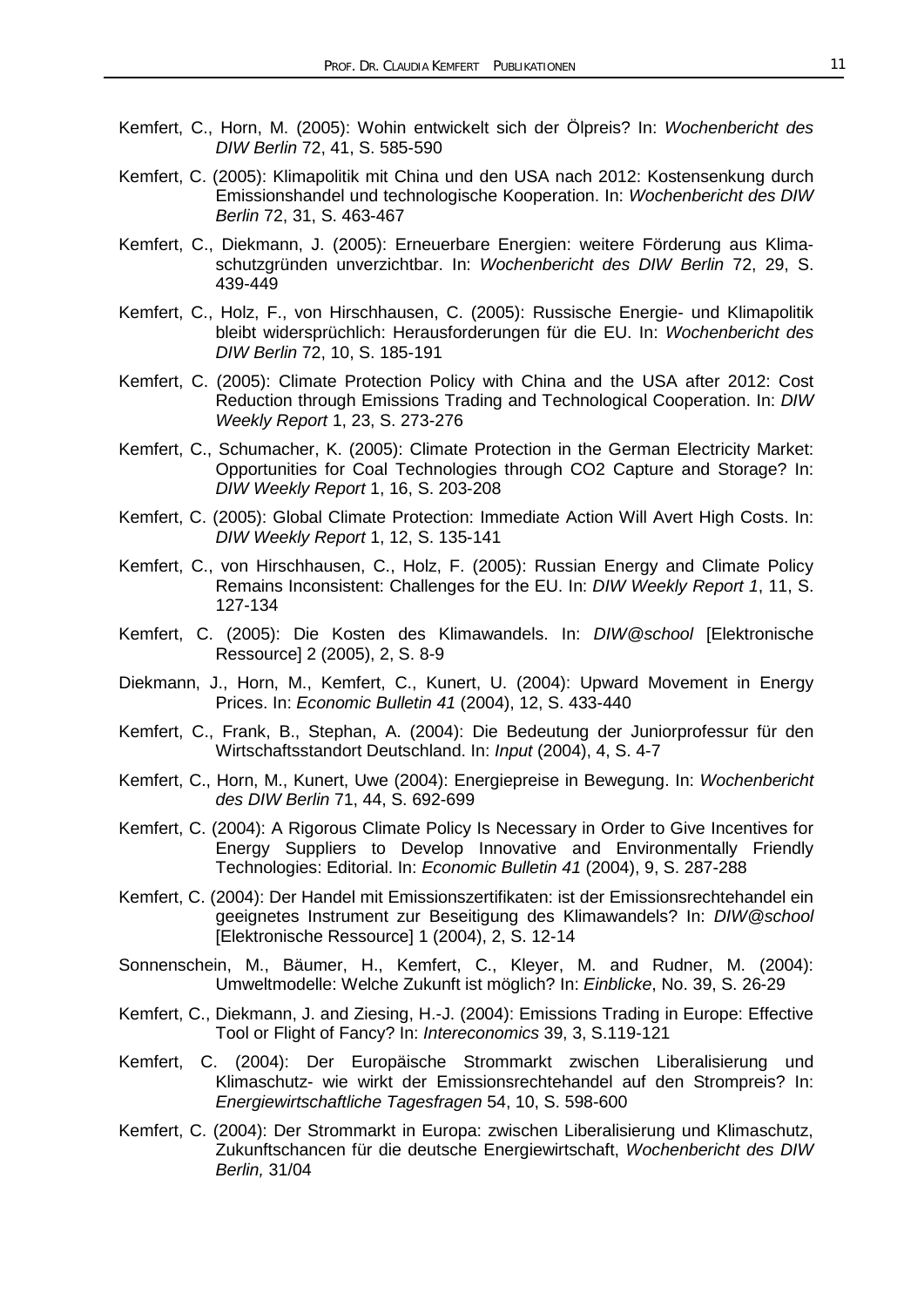- Kemfert, C. (2004): The European Electricity market: the dual challenge of liberalization and climate protection, *Economic Bulletin*, Vol. 41, 9, S.303-312
- Kemfert, C. (2004): EMELIE simuliert Emissionsrechtehandel in Europa. In: *Trade News Emissions*, Dowjones, VWD News, Frankfurt, 05/04, S. 6-8
- Frank, B, Kemfert, C., Stephan, A. (2004): Die Bedeutung der Juniorprofessur für den Wissenschaftsstandort Deutschland. In: *Wochenbericht des DIW Berlin*, 39/04, S. 567-575
- Kemfert, C: (2004) Die ökonomischen Kosten des Klimawandels. In: *Wochenbericht des DIW Berlin*, 42 /04, S. 615-623
- Kemfert, C. (2004): Strom wird künftig immer teurer. In: *Markt und Mittelstand* 11, S.10-11
- Kemfert, C. (2004): Die Juniorprofessur als wichtiger Beitrag für den Wissenschaftsstandort Deutschland. In: *DUZ* (Deutsche Hochschulzeitung) Spezial, 11/04, S. 15-17
- Kemfert, C. (2004): Märkte unter Strom- die Folgen der Strommarktliberalisierung. In: *Einblicke* 02 /03, S. 33-36
- Kemfert, C. (2002): Nachhaltige Technologien für das 21. Jahrhundert*, Uni-Info*, Universität Oldenburg, S. 6-8
- Kemfert, C. (2000): Emissions trading and its impacts on world economies- Contemplation of baseline emissions paths and a ceiling on emissions trading. In: *Environmental Economics*
- Kemfert, C., Remme, U., Weber, C. (1999): Verfahren zur strategischen Planung bei Unsicherheit. In: *VDI Berichte*, S. 231-245
- Kemfert, C., Pfaffenberger, W. (1998):  $CO<sub>2</sub>$  taxation and competitiveness of the German Economy- An analysis with the Macroeconomic Information System (MIS). In: IEW / JSER (Eds.): *International Journal of Global Energy Issues*, Vol. 11, 3/4, S. 213-219

#### **Gastbeiträge in Tages- und Wochenzeitungen**

- Kemfert, C. (2013): Beim Gas muss Deutschland Gas geben. In: *Hamburger Abendblatt* (18.03.2013), S. 2
- Kemfert, C. (2012): Wichtiger Eckpfeiler für die Energiewende. In: *Neues Deutschland* (25.08.12), S. 27
- Kemfert, C. (2012): Solarenergie im Tal der Tränen. In: *Fuldaer Zeitung* (22.05.12)
- Kemfert, C. (2012): Ist Solarstrom überfördert? In: *Die Tageszeitung* (28.01.12), S. 18
- Kemfert, C. (2012): Wir sind auf Öl aus Iran nicht angewiesen. In: *Hamburger Abendblatt*  (04.01.12), S. 2
- Kemfert, C. (2011): Hemmt die Finanzkrise die Energiewende? In: *Hamburger Abendblatt*  (01.01.11), S. 2
- Kemfert, C. (2011): Es braucht Subventionen aber nicht für Kohle. In: *Die Zeit* (12.12.11), Online Artikel
- Kemfert, C. (2011): Energiepionier Deutschland. In: *Frankfurter Rundschau* (05.09.2011) , S. 10
- Kemfert, C.(2011): Die gefährliche Strategie des Westens. In: *Hamburger Abendblatt* (29.06.2011) , S. 2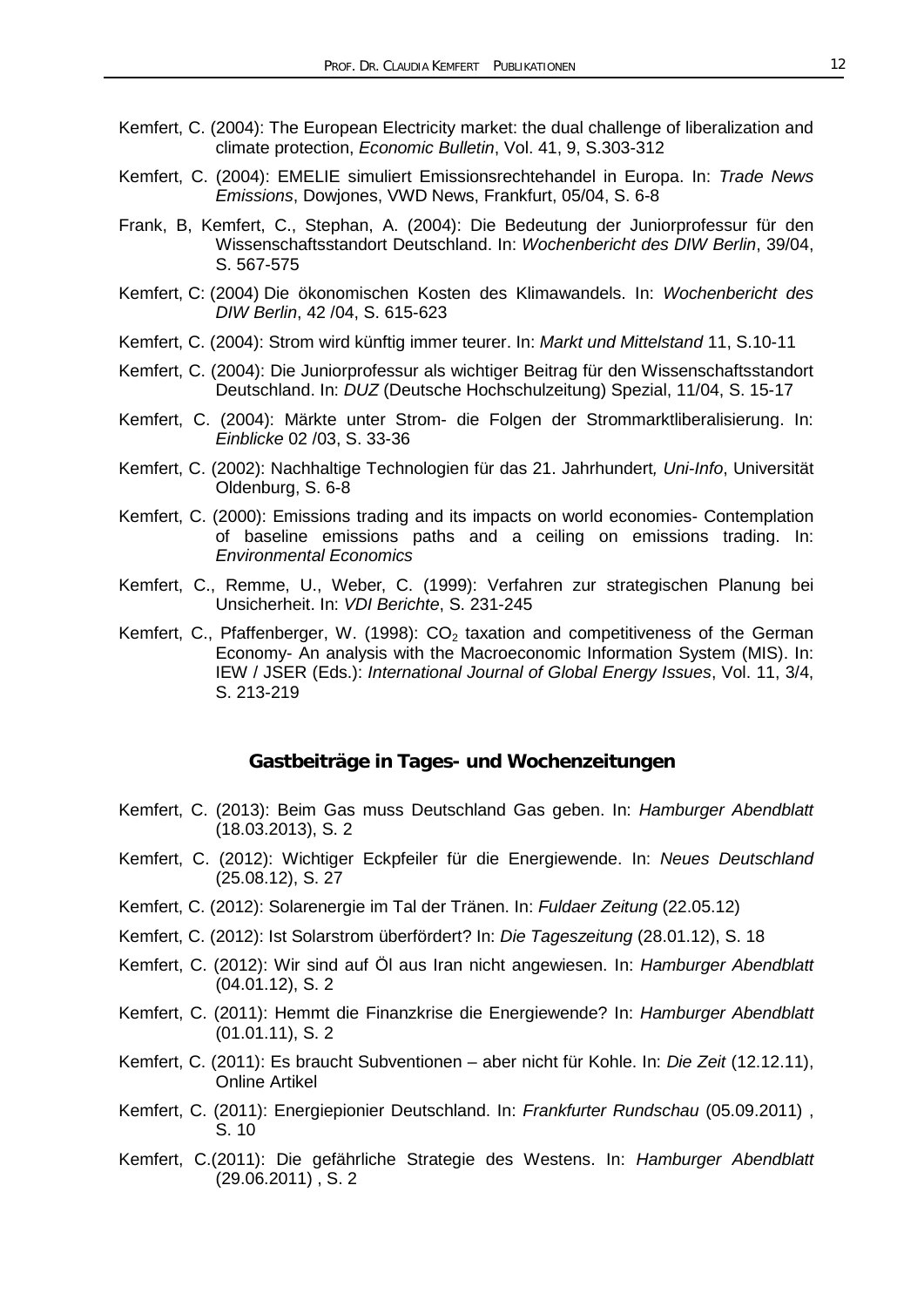- Kemfert, C., Von Hirschhausen, C., Wagner, G. (2011): Der Atomausstieg lohnt sich. In: *Die Tageszeitung* (27.06.2011) , S. 19
- Kemfert, C. (2011): Gas ist die wahre Brückentechnologie. In: *Financial Times Deutschland* (16.03.2011) , S. 24
- Kemfert, C. (2010): Das Energiekonzept ist besser als sein Ruf. In: *Hamburger Abendblatt* (08.09.2010), S. 2
- Kemfert, C. (2010): Der Staat muss Elektroautos mit Prämien fördern. In: *Hamburger Abendblatt* (03.05.2010), S. 2
- Kemfert, C. (2010): Die Welt wird zu Hause gerettet. In: *Financial Times Deutschland*  (20.01.2010), S. 26
- Kemfert, C. (2009): Klimaschutz ist bezahlbar. In: *Bild am Sonntag* (20.12.2009), S. 5
- Kemfert, C. (2009): Mehr in Umwelttechnik investieren. In: *Vorwärts* (11), S. 9
- Kemfert, C. (2009): Neue Knappheit. In: *WirtschaftsWoche* (5), S. 36
- Kemfert, C. (2009): Rette das Klima, wer kann. In: *Der Tagesspiegel* (12.04.2009), S. B1
- Kemfert, C. (2009): Klimabewusstes Handeln lohnt sich. In: *Handelsblatt* (12.05.2009), S. 8
- Kemfert, C. (2009): Atomkraft: Renaissance nein danke. In: *Frankfurter Rundschau*  (24.02.2009), S. 18
- Kemfert, C. (2009): Stets offen für neue Forschungsideen. In: *Nordwest-Zeitung*  (06.02.2009)
- Kemfert, C. (2008): Warum der Ölpreis nicht vorhersagbar ist. In: *Welt am Sonntag*  (19.10.2008), S. 37
- Kemfert, C. (2008): Gutes Klima für Prävention. In: *Financial Times Deutschland* (13.11.2008), S. 24
- Kemfert, C. (2008): Orchester ohne Dirigent. In: *Financial Times Deutschland* (30.04.2008), S. 30
- Kemfert, C. (2008): Mehr Wettbewerb, bitte! In: *Euro am Sonntag* (03.02.2008) S. 13
- Kemfert, C. (2008): Ein bedeutender Schritt zum Klimaschutz. In: *Handelsblatt* (31.01.2008), S. 8
- Kemfert, C. (2007): Harald Wolf könnte neue Akzente setzen. In: *Berliner Zeitung* (23.11.2007), S. 20
- Klimaschutz und Atomkraft geht das? Streitgespräch zwischen Renate Künast (Grüne), Gerd Jäger (RWE) und Claudia Kemfert (DIW). In: *die tageszeitung* (15.11.2007), S. 4
- Kemfert, C. (2007): Wir brauchen eine Regulierung für Strom. In: Handelsblatt (29.10.2007), S. 8
- Kemfert, C. (2007): Nicht um jeden Preis: Brüssel will Wettbewerb auf Europas Energiemarkt erzwingen. In: *Financial Times Deutschland* (05.02.2007), S. 26
- Die Zeit − Chancen : »Es muss wehtun«, Gespräch mit Jutta Almendinger und Claudia Kemfert. In: Die Zeit, 19.07.2007
- Kemfert, C. (2006): Unangenehme Wahrheiten für Russland. In: *Frankfurter Rundschau*  (20.12.2006), S. 10
- Kemfert, C. (2006): Zertifikate sollten versteigert werden. In: *Handelsblatt* (30.10.2006), S. B7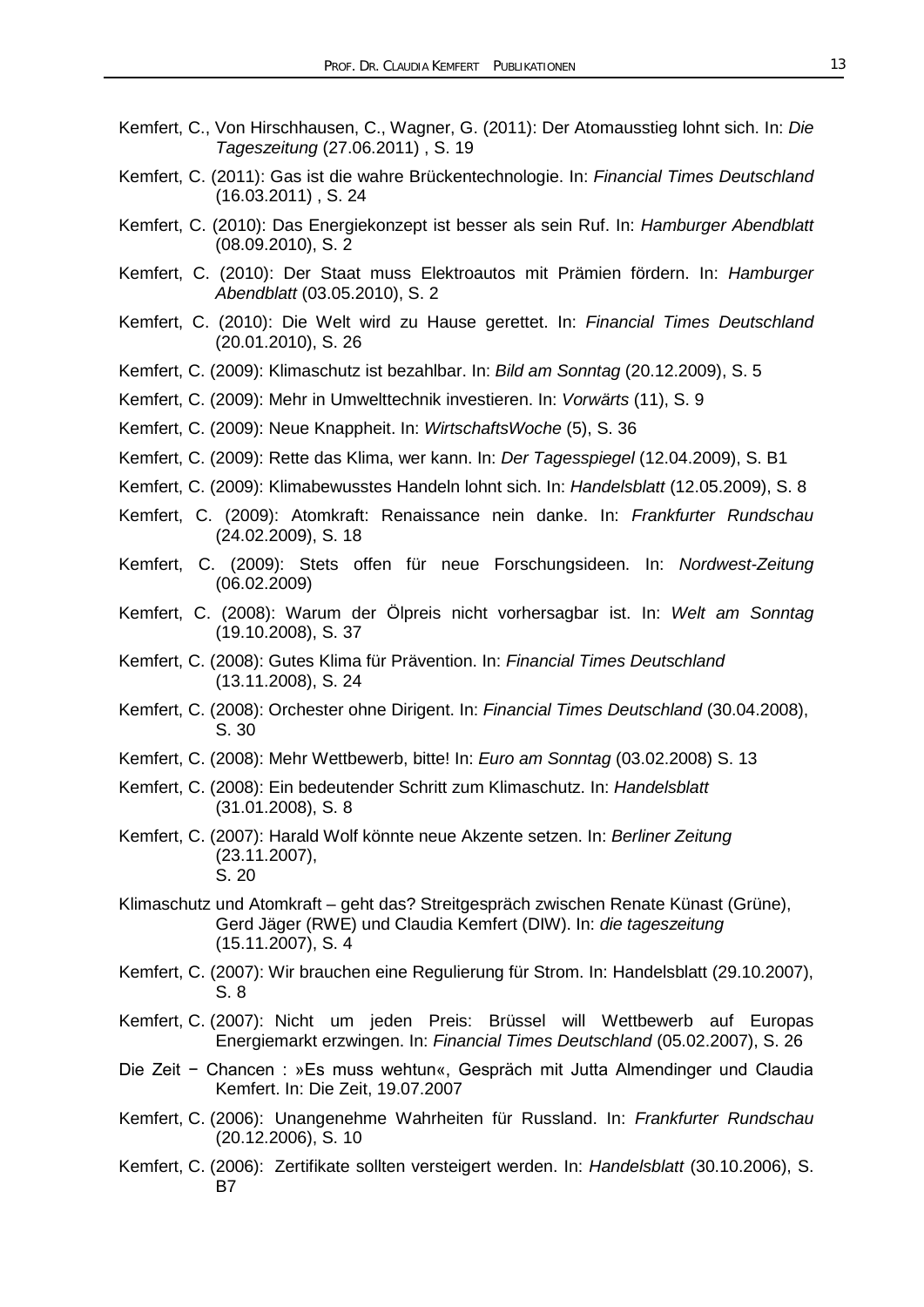- Kemfert, C. (2006): Wettbewerb schafft Monopole. In: *Frankfurter Rundschau* (30.09.2006), S. 13
- Kemfert, C. (2006): Denken statt lenken. In: *Süddeutsche Zeitung* (29.08.2006), S. 2
- Kemfert, C. (2006): Deutschland braucht ein Energieministerium. In: *Süddeutsche Zeitung*  (04.07.2006), S. 18
- Kemfert, C. (2006): Die EU wird ihre energiepolitischen Ziele verfehlen. In: *Frankfurter Rundschau* (22.03.2006), S. 9
- Kemfert, C. (2006): Rettet den Wettbewerb. In: *Financial Times Deutschland* (17.03.2006), S. 32
- Kemfert, C. (2006): Fremde Federn: verstärkt heimische Energieträger nutzen. In: *Bietigheimer Zeitung* (07.01.2006)
- Kemfert, C. (2005): Jenseits von Archimedes. In: *Handelsblatt* (24.11.2005), S. 8
- Kemfert, C. (2005): Fit machen für den Wettbewerb. In: *Rheinischer Merkur* (15.09.2005), S. 34
- Kemfert, C. (2005): Zoff an der Zapfpistole. In: *Frankfurter Rundschau* (10.09.2005), S. 8
- Kemfert, C. (2005): Energie für die Zukunft. In: *Süddeutsche Zeitung* (22.07.2005), S. 2
- Kemfert, C. (2004) Energie der Zukunft*.* In: *Süddeutsche Zeitung*, 22.7.2004
- Kemfert, C. (2004): Drohende Katastrophen: Erneuerbare Energien im Aufwind. In: *Handelsblatt* 15.6.2004

## **Aufsätze in Sammelwerken**

- Haftendorn,C., Von Hirschhausen, C., Holz, F., Kemfert, C. (2013): Global Steam Coal Markets until 2030: Perspectives on Production, Trade and Consumption under Increasing Carbon Constraints. In: Roger Fouquet (Ed.) Handbook on Energy and Climate Change. Cheltenham [u.a.]: Elgar, 2013, S. 103-122
- Kemfert, C. (2012): Das Netz der Zukunft: Die Energiewende ist machbar. In: Ulrich Meister (Hrsg.) Vision 2030. Offenbach : GABAL Verl., 2012, S. 78-89
- Kemfert, C. (2012): Global Energy Markets: Challenges and Opportunities Energy Vision for 2050. In: Christoph Hermann, Jörg Philipp Terhechte (Eds.) *European Yearbook of International Economic Law 2012.* Berlin [u.a.]: Springer, 2012, S. 271-279
- Kemfert, C., Diekmann, J. (2012): Das Zusammenwirken verschiedener Klimaschutzinstrumente: Förderung Erneuerbarer Energien und Emissionshandel. In: Thorsten Müller (Hrsg.) *20 Jahre Recht der Erneuerbaren Energien.* Baden-Baden: Nomos Verl.-Ges., 2012, S. 432-459
- Kemfert, C. (2011): Global Energy Markets: Challenges and Opportunities Energy Vision for 2050. In: Christoph Hermann, Jörg Philipp Terhechte (Eds.) *European Yearbook of International Economic Law 2012.* Berlin [u.a.]: Springer, 2012 S. 271-279
- Kemfert, C. (2011): Szenario Energie. Vision und Wirklichkeit. In: Harald Welzer, Klaus Wiegandt (Hrsg.) Perspektiven einer nachhaltigen Entwicklung. Frankfurt/M.: Fischer Taschenbuch Verl., 2011 , S. 204-222
- Kemfert, C. (2011): Lehren aus der Krise: So kann der Umbau der Energiewirtschaft. gelingen. In: *Verändert Euch!* Berlin : Aufbau , 2011 , S. 162-177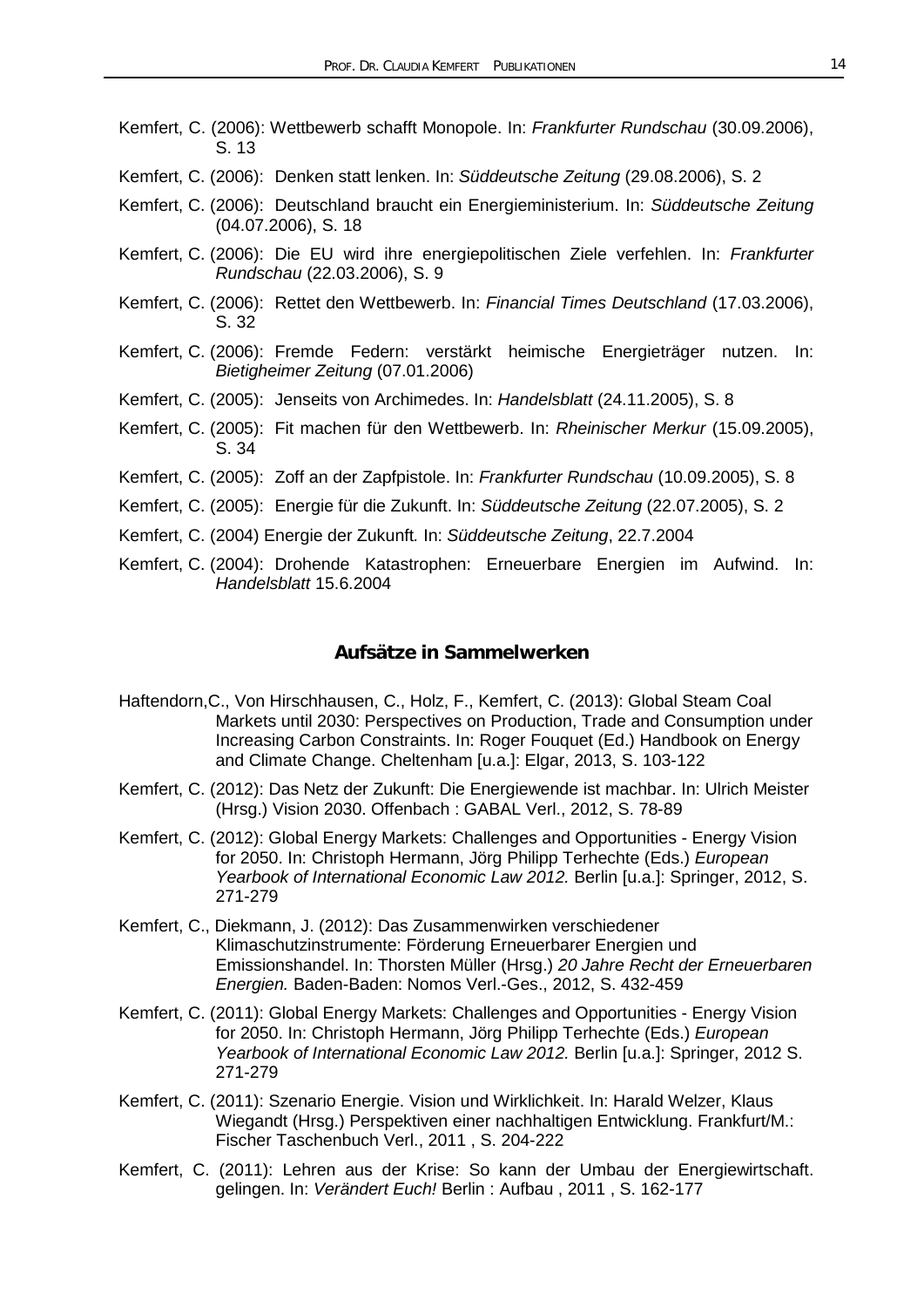- Kemfert, C., Schill, W.-P. (2010): Methane Mitigation. In: Björn Lomborg (Ed.) *Smart Solutions to Climate Change*. Cambridge : Cambridge University Press, 2010, S. 172-197
- Kemfert, C. (2010): So gelingt der Umbau der Energiewirtschaft: eine nachhaltige Energieversorgung schützt nicht nur das Klima, sondern schafft auch Sicherheit und neues Wachstum. In: Klaus Engel, Michael Vassiliadis (Hrsg.) *Werte, Wissen, Wachstum*. Hamburg : Hoffmann & Campe, 2010, S. 147-153
- Kemfert, C. (2010): Klimaschutz als Wirtschaftsfaktor: Innovation statt Depression. In: *Baukunst und Nachhaltigkeit in Zeiten des Klimawandels. Hannover : Niedersächsisches Ministerium für Soziales, Frauen, Familie, Gesundheit und Integration*, 2010, S. 17-21
- Kemfert, C. (2010): Nemezkaja ekonomika kak dvigatel' resursosberegajuscich "zelenych igr". In: *Special'nyj vypusk: Soci 2014.* Berlin : Wegweiser, 2010, S. 14
- Kemfert, C. (2010): Spät erkannt: die Ökonomie des Klimaschutzes. In: Antonio Schnieder (Hrsg.) *Die Zukunft der deutschen Wirtschaft.* Erlangen : Publicis, 2010, S.254- 259
- Kemfert, C. (2010): Energy Demand Forecasts and Climate Policy Agenda: A Sustainable Energy Mix Needs to Be Clean, Clever and Competitive. In: Roland Conrady, Martin Buck (Eds.) Trends and Issues in Global Tourism 2010. Berlin [u.a.] : Springer, 2010, S. 47-54
- Kemfert, C. (2010): Ökonomische Risiken durch Klimawandel. In: Herfried Münkler, Matthias Bohlender, Sabine Meurer (Hrsg.) Sicherheit und Risiko. Bielefeld : transcript Verl., 2010, S. 155-170
- Kemfert, C. (2010): Innovation statt Depression jetzt die Krise nutzen! In: Arved Fuchs (Hrsg.) Blickpunkt Klimawandel. Bielefeld : Delius Klasing, 2010, S. 129-145
- Kemfert, C. (2010): Die wirtschaftlichen Chancen des Klimaschutzes. In: Wissenschaftsstadt Berlin. Berlin : Berliner Wirtschaftsgespräche, 2010, S. 78
- Kemfert, C. (2010): Erläuterungen. In: Reinhard Pfriem (Hrsg.) *1. Spiekerooger Klimagespräche.* Oldenburg : dbv Deutscher Buchverlag, 2010, S. 38-39
- Kemfert, C. (2010): Sind wirtschaftliches Wachstum und ein Klimaschutz, der die Erderwärmung bei 2 Grad plus hält, vereinbar. In: . 12010, S.26-27
- Kemfert, C. (2010): Bewertung von Klima- und Energiepolitikstrategien in der Immobilienwirtschaft. In: Nico B. Rottke (Hrsg.) *Ökonomie vs. Ökologie.* Köln : Immobilien Manager Verl., 2010, S. 55-64
- Kemfert, C. et al. (2009): Mainstreaming von Klimarisiken und -chancen im Finanzsektor. In: Mahammad Mahammadzadeh, Hendrik Biebeler, Hubertus Bardt (Hrsg.) *Klimaschutz und Anpassung an die Klimafolgen.* Köln : Inst. d. Dt. Wirtschaft Medien, 2009, S. 271-278
- Kemfert, C., Schill, W.-P. (2009): An Analysis of Methane Mitigation as a Response to Climate Change. Frederiksberg: Copenhagen Consensus Center, 2009 (Copenhagen Consensus of Climate)
- Kemfert, C. (2009): Climate Protection Requirements: The Economic Impact of Climate Change. In: Andreas Bausch, Burkhard Schwenker (Eds.) Handbook Utility Management. Berlin [u.a.] : Springer, 2009, S. 725-739
- Kemfert, C. (2009): Kommentar zu Hans-Werner Sinn: "Public Policies against Global Warming". In: Diskurs Klimapolitik. Marburg : Metropolis-Verl., 2009, S. 152- 160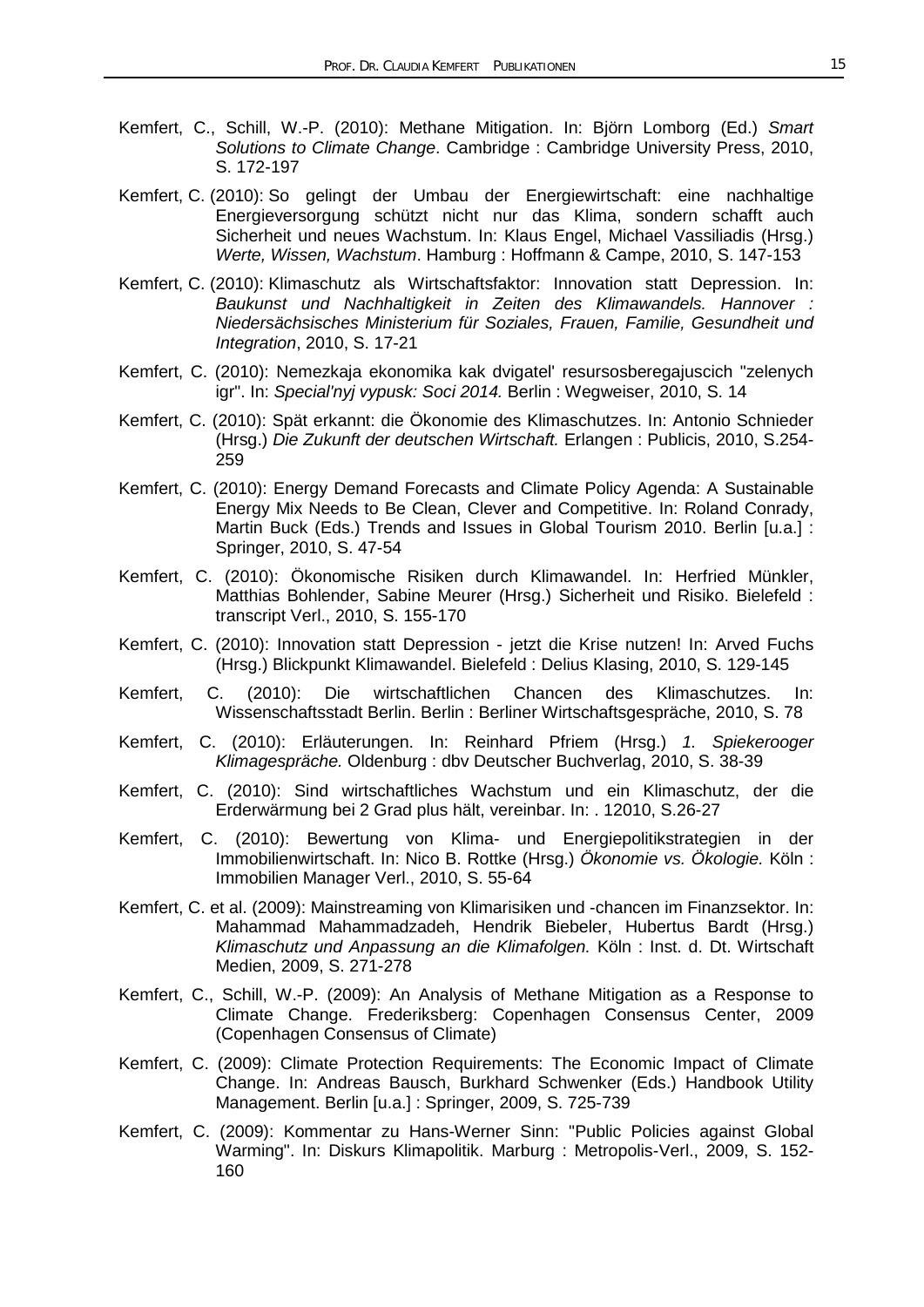- Kemfert, C. (2009): Warum Deutschland ein Energieministerium braucht. In: Katherina Reiche (Hrsg.) Energiegeladen. Potsdam : Goetz, 2009, S. 106-117
- Kemfert, C., Truong, P.T. (2009): Energy-Economy-Environment Modelling: A Survey. In: Joanne Evans, Lester C.Hunt (Eds.) International Handbook on the Economics of Energy. Cheltenham [u.a.] : Elgar, 2009, S. 367-382
- Kemfert, C. (2008): Economic Impacts of Climate Change Financial Implications. In: Global Investments for Climate and Energy Security. A Cross-Sector Perspective. European Climate Forum, Potsdam, S. 21-23
- Kemfert, C. (2008): Economic and Fiscal Policy Aspects of Climate Change: Consequences from Bali. In: Improving the Quality of Economic and Fiscal Policy in Europe. Berlin : Bundesministerium der Finanzen, 2008, S. 72-80
- Kemfert, C. (2008): EU-Binnenstrategie für Energie und Klima. In: Josef Braml (Hrsg.) Weltverträgliche Energiesicherheitspolitik. München : Leche, 2008, S. 297-302
- Kemfert, C.: Energie- und Klimapolitik: Wandel der Strategien, in: Potsdamer Klimakonferenz, Potsdam 2007, S. 9-11
- Kemfert, C. (2007): Umweltpolitik als Motor für Innovation und Beschäftigung. In: Bilanz und Perspektiven - Handlungsfelder der deutschen Umweltpolitik. Berlin : Bundesministerium für Umwelt, Naturschutz und Reaktorsicherheit, 2007, o.S.
- Kemfert, C. (2007): Energieversorgung und Energiesicherheit in der Europäischen Union und die Rolle Russlands. In: Herausforderungen für den Ostseetransport. Rostock : Ostseeinstitut für Marketing, Verkehr und Tourismus an der Universität Rostock, 2007, S. 7-21
- Kemfert, C., Latif, M., Blum, W. (2007): Was tun gegen den Klimawandel?: Energie aber wie? In: Energie aber wie? Bad Honnef : Deutsche Physikalische Gesellschaft, 2007, S. 26-27
- Kemfert, C. (2007): Nachhaltiges Wirtschaften im 21. Jahrhundert: Nur mit einem Ausbau erneuerbarer Energien. In: Sven Rudolph (Hrsg.) Wachstum, Wachstum über alles? Marburg : Metropolis-Verl., 2007, S. 131-144
- Kemfert, C. (2007): Der Mensch beeinflusst das Klima was muss er dafür bezahlen?: Die ökonomischen Kosten des Klimawandels. In: Bettina Hiller, Manfred A. Lange (Hrsg.) Globale Umweltveränderungen und Wetterextreme - was kostet der Wandel? Münster : Zentrum für Umweltforschung, 2007, S. 125-133
- Kemfert, C. (2007): Geld regiert die Welt: Verursacherprinzip muss greifen. In: Unsere Erde. Gütersloh : Wissen Media Verl., 2007, S. 410-415
- Kemfert, C. (2007): Öko schafft Arbeit: Jobmaschine grüne Technologie. In: Unsere Erde. Gütersloh : Wissen Media Verl., 2007, S. 434-437
- Kemfert, C. (2007): Es wird teuer: die Kosten des Klimawandels. In: Unsere Erde. Gütersloh : Wissen Media Verl., 2007, S. 446-451
- Kemfert, C. (2007): Klimaschutz bedeutet Wachstum Nichtstun ist teuer! Gastbeitrag in: proKlima Jahresbericht 2006, S. 6-7
- Kemfert, C. (2007): Energy Futures. In: Leibniz Association (Eds.): Leibniz Perspectives. Research for a Sustainable Europe, S. 23-27
- Kemfert, C. (2007): Über die notwendige Trendwende in der Energieversorgung. In: Daniel Dettling und Thomas Gawlitta (Eds.): In Zukunft CO<sub>2</sub>-frei? Ein neuer Energiemix für das 21. Jahrhundert. Berlin: berlinpolis, S. 39-45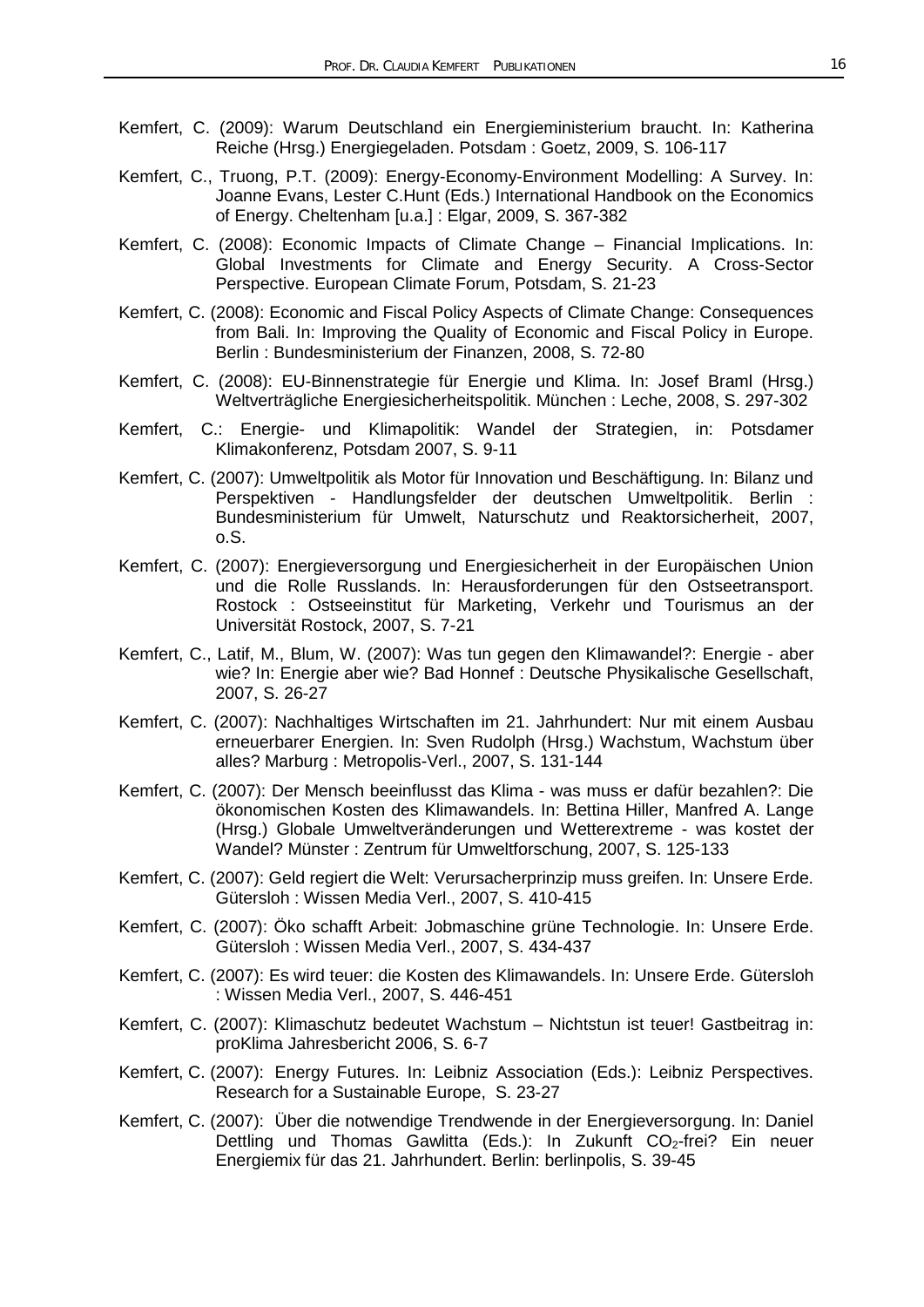- Kemfert, C. (2006): Applied Economic-Environment-Energy Modelling for Quantitative Impact Assessment. In: Pieter Valkering (Eds.): More Puzzle-solving for Policy. Maastricht : ICIS, S. 25-41
- Kemfert, C. (2006): Klimaschutz: Alternativen zu herkömmlichen Technologien voranbringen. In: Klaus F. Zimmermann (Eds.): Deutschland - was nun? München : Beck; Deutscher Taschenbuch Verlag, S.. 311-322
- Kemfert, C. (2005): Climate Policy Cooperation Games between Developed and Developing Nations: A Quantitative, Applied Analysis. In: Alain Haurie ; Laurent Viguier (Eds.): The Coupling of Climate and Economic Dynamics. Dordrecht [u.a.] : Springer, S. 145-171
- Kemfert, C., Kremers, H., Truong P., T. (2005): The Effectivity of Technological Innovation on Mitigating the Costs of Climate Change Policies. In: Trade, Poverty, and the Environment : 8th Annual Conference on Global Economic Analysis ; June 9 - 11, 2005, Lübeck, Germany [CD-ROM]. West Lafayette (Ind.) : GTAP
- Kemfert, C., Kohlhaas, M., Truong P., T., Protsenko, A. (2005): The Environmental and Economic Effects of European Emissions Trading in Germany. In: Trade, Poverty, and the Environment : 8th Annual Conference on Global Economic Analysis ; June 9 - 11, 2005, Lübeck, Germany [CD-ROM]. West Lafayette (Ind.) : GTAP
- Kemfert, C. (2005): 50 years after tomorrow where will we be? oder: Die ökonomischen Folgen des Klimawandels. In: Mlynek, J. (Eds.): Öffentliche Vorlesungen-Antrittsvorlesung an der Humboldt Universität zu Berlin, Berlin
- Kemfert, C. (2005): Kosteneffizienz durch Kooperationen in Emissionsminderungstechnologien. In: Die Quadratur des Kreises. Berlin : Berlinpolis, S. 8
- Kemfert, C. (2005): Die Juniorprofessur als wichtiger Beitrag für den Wissenschaftsstandort Deutschland. In: Haberkamm, T. und Daniel Dettling, D.: Der Kampf um die besten Köpfe – Perspektiven für den deutschen Hochschulstandort, Berlin, S.49-53
- Dröge, S., Kemfert, C. (2005): Trade Policy to Control Climate Change: does the stick beat the carrot? In: DIW Vierteljahreshefte "Economic Costs of Climate Change and Climate Policy", 2
- Kemfert, C., Praetorius, B. (2005): Die ökonomischen Kosten des Klimawandels und der Klimapolitik: Editorial. In: Vierteljahrshefte zur Wirtschaftsforschung 74, 2, S. 133-136
- Kemfert, C. (2004): Die Juniorprofessur als wichtiger Beitrag für den Wissenschaftsstandort Deutschland. In: Juniorprofessur ... für eine exzellente Zukunft von Forschung und Lehre in Deutschland. Stuttgart : Raabe, S. 15-16
- Kemfert, C. (2003): The Role of Uncertainties in Integrated Assessment Modelling. In: Hubig, C., Gottschalk-Mazouz, N., Mazouz, N.: Nachhaltigkeit und Globaler Wandel, Springer, S. 121-144
- Kemfert, C. (2003): Applied Economic- environment- energy Modeling for quantitative impact assessment In: Rotmans, J. Amelung, B., P. Valkering: Integrated Assessment, Maastricht.
- Kemfert, C. (2002): Different Global Allocation Schemes of Emissions Permits. In: Willmore, L: Public Policy and Public Economics: Global Taxes, UNPAN Series 04/02, S.34-38
- Kemfert, C. (2001): International Kyoto Mechanisms and Equity. In: Bayar, A., Dramais, A.: Policy Modelling For European and Global Issues, S. 145-152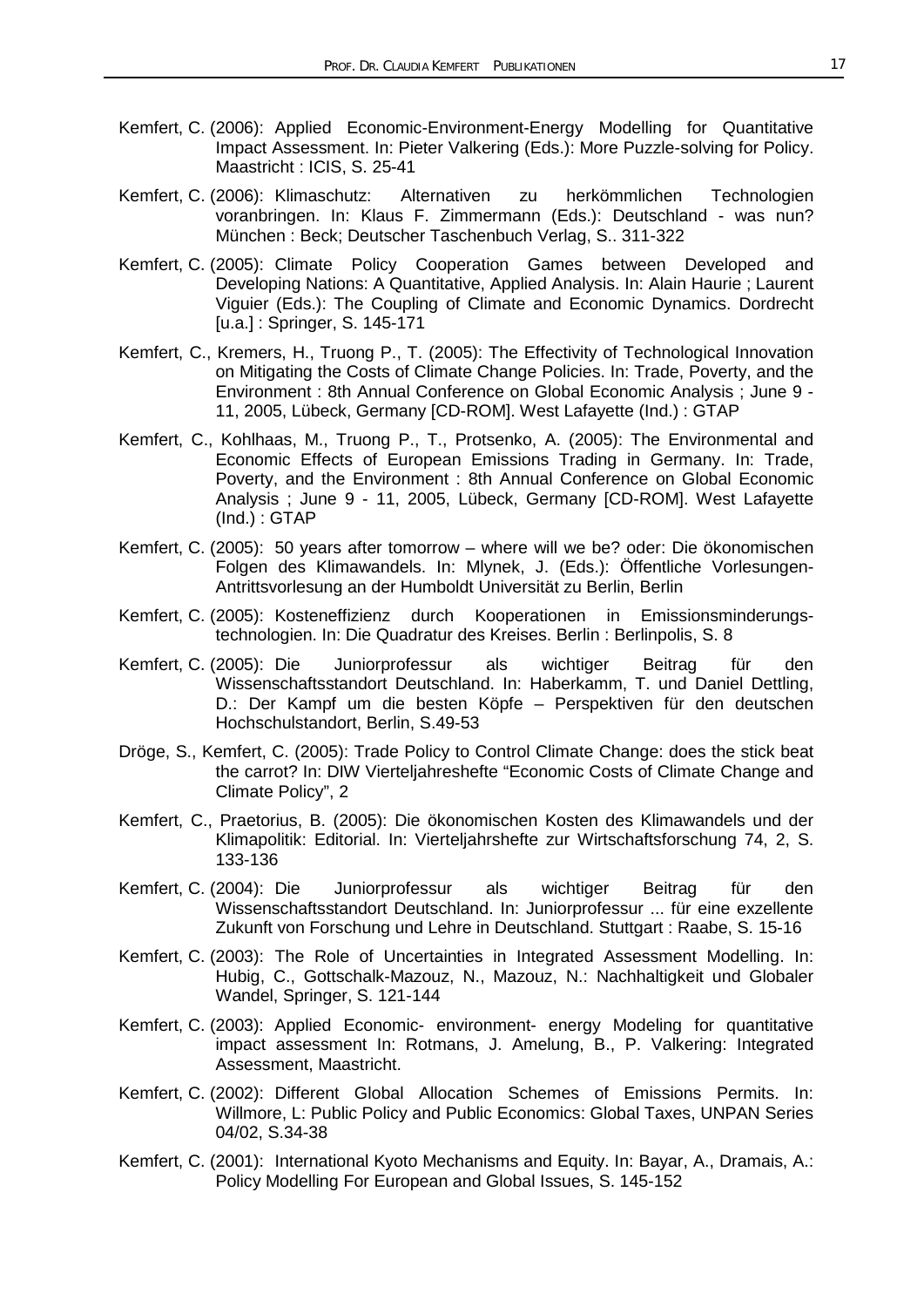- Kemfert, C., Tol, R.S.J. (2001): Equity, International Trade and Climate Policy. In: Heinen, D et.al. (Eds.): Contributions to Global Change Research, S. 105-122
- Kemfert, C. (2000): Macroeconomic Impacts of Abatement Strategies. In: Friedrich, R., S. Reis (Eds.): Tropospheric Ozone Abatement: Developing Efficient Strategies for the Reduction of Ozone Precursor Emissions in Europe, S. 112-121
- Kemfert, C., Welsch, H. (2000): Economic Effects of  $CO<sub>2</sub>$  Abatement in Germany- The Role of Factor Substitution. In: John Maxwell and J. von Hagen and (eds): Empirical Studies of Environmental Policies in Europe Kluwer Academics, S. 35-59
- Kemfert, C. (2000): Emissions trading and its impacts on world economies- Contemplation of baseline emissions paths and a ceiling on emissions trading. In: A. Perrels (Eds.): Greenhouse Gas Policy Questions and Socio-economic Research Implications for Finland in a National and International Context, S. 15-25
- Kemfert, C., Kuckshinrichs, W., Pfaffenberger, W. (1999): Nationale Klimapolitik mit CO2 oder Energiesteuern? Ein komparativer, bewertender Vergleich für die deutsche Volkswirtschaft. In: Stein, W., Wagner, J.(eds): Das Ikarus Projekt Strategien zum Klimaschutz in Deutschland 2000- 2020, Berlin, Heidelberg, S. 47-61
- Kemfert, C., Pfaffenberger, W. (1998): Beschäftigungseffekte durch eine verstärkte Nutzung Erneuerbarer Energien, Bonn
- Kemfert, C. (1997): Dynamics and Trade Relations. In: Leeuwen, M v. (Eds.), Energy, Environment and The Economy in a CGE Model Context, Final Report of the Phare ACE Programme, Amsterdam, S. 28-41
- Kemfert, C., W. Pfaffenberger (1997): Das gesamtwirtschaftliche Informationssystem Ikarus. In: Molt, S., Fahl, U.: Energiemodelle in der Bundesrepublik Deutschland- Stand der Entwicklung, Stuttgart, S. 235-265
- Kemfert, C., Kuckshinrichs, W. (1997): MIS A Model-Based Macroeconomic Information System for Energy Analysis in Germany; in Bunn, D. and Larsen, E. (Eds.) Energy Economics and Systems Modelling for Energy Policy, London, S. 47-66
- Kemfert,C., Kuckshinrichs, W. (1995): Das Makroökonomische Informationssystem MIS. In: J-F.Hake, K. Kugeler, W. Pfaffenberger (Eds.): Energieforschung aus technischer, ökonomischer, ökologischer und politischer Sicht, Jülich; S. 477- 491

#### **Gutachten**

- Kemfert, C., Traber, T. (2012): Die Auswirkungen des Atomausstiegs in Deutschland auf Strompreise und Klimaschutz in Deutschland und Europa: Studie im Auftrag von Greenpeace e.V.
- Kemfert, C., Kremers, H. (2009): Klimawandel und Obstbau in Deutschland KliO, BMBF-Verbundprojekt unter Koordination der Humboldt-Universität zu Berlin (Förderkennzeichen 01LS05024)
- Diekmann, J (Koord.), Edler, D, Horn, M, Kemfert, C, Krewitt, W, Lehr, U, Klink, J, Frey, G u.a.. Berlin [u.a.] : DIW Berlin [u.a.] (2008): *Analyse und Bewertung der Wirkungen des Erneuerbare-Energien-Gesetzes (EEG) aus gesamtwirtschaftlicher Sicht: Forschungsvorhaben des Bundesministeriums für Umwelt, Naturschutz und Reaktorsicherheit (Förderkennzeichen 03MAP113).*
- Diekmann, J (coord.), Edler, D, Horn, M, Kemfert, C, Krewitt, W, Lehr, U, Klink, J, Frey, G u.a.. Berlin [u.a.] : DIW Berlin [u.a.] (2008): *Economic Analysis and Evaluation*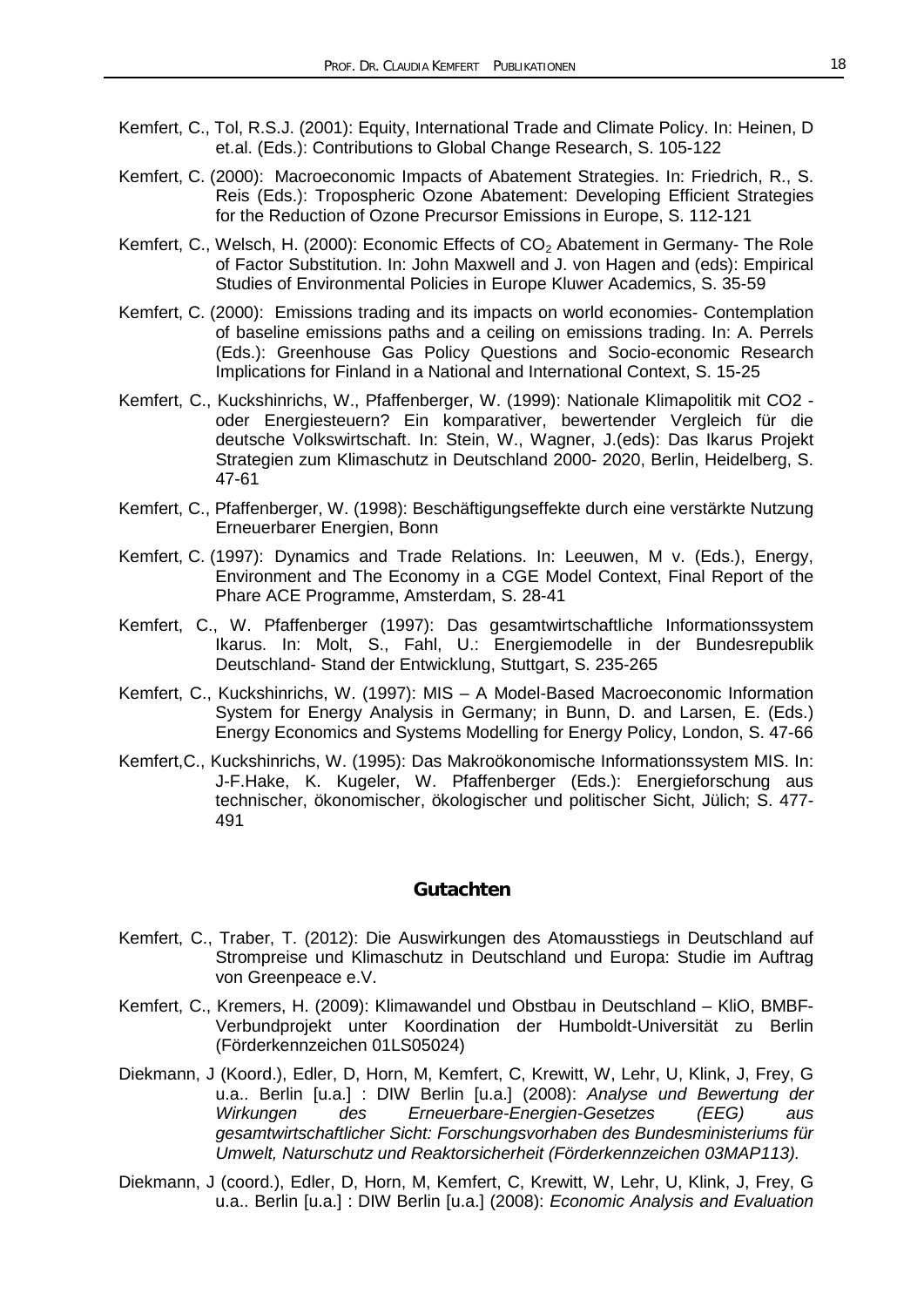*of the Effects of the Renewable Energy Act: Study on Behalf of the Federal Ministry for the Environment, Nature Conservation and Nuclear Safety.*

- Kemfert, C., Engerer, H. (2008): The Russian Energy Sector 1990-2005 and Climate Policy: Special Emphasis on Energy Production and External Trade. Berlin (DIW Berlin: Politikberatung kompakt 37)
- Kemfert, C., Horn, M., Engerer, H., Hirschhausen, C., Kalashnikov, V., Kohlhaas, M., Zachmann, G. (2007): Auswirkungen der EU-Integration auf die deutsche Energieversorgung: Endbericht ; Forschungsprojekt im Auftrag des Bundesministeriums für Wirtschaft und Technologie. Berlin (DIW Berlin: Politikberatung kompakt 31)
- Kemfert, C., Knorr, W.; Criscuolo, L.; Farwick, M., Hasselmann, K.; Hooss, G., Kremers, H.; Ronneberger, K. (2006): Bewertung des Klimawandels anhand von<br>gekoppelten, global vernetzten Ökonomie-Biosphäre-Klima-Modellen: global vernetzten Ökonomie-Biosphäre-Klima-Modellen: ECOBICE (Economy-Biosphere-Climate); Forschungsbericht gefördert von der Volkswagen-Stiftung Programm Nachwuchsförderung in der fächerübergreifenden Umweltforschung; Endbericht. Berlin : DIW Berlin
- Kemfert, C., Schumacher, K. (2005): Costs of Inaction and Costs of Action in Climate Protection: Assessment of Costs of Inaction or Delayed Action of Climate Protection and Climate Change ; Final Report ; Project FKZ 904 41 362 for the Federal Ministry for the Environment. Berlin (DIW Berlin: Politikberatung kompakt 13)
- Kemfert, C., Kalashnikov, V., Grohnheit, P.E., Fristrup, P., Lise, W. Linderhof, V. Bergmann, L., Le Coq, C., Östling, R. Tol, R., Heinzow, T., Bjørndalen, J. (2005): Electricity Market Liberalisation in Europe (EMELIE), Market Imperfections and its Implications on the European economic and environmental situation, Final Report, Berlin
- Kemfert, C., Barbu, D., Ellersdorfer, I., Lokhov, L., Matschoss, P., Schwarze, A. (2002): Nationale und Internationale Perspektiven von Umwelt- und Energiepolitik-Zwischenbericht
- Kemfert, C. (2002): Auswirkungsanalyse: Quantitative und qualitative Modelle für den Energiebereich. In: Berg et al (Hrgs.): BFF Studie für die Schweiz
- Kemfert, C. (1999): Macroeconomic Analysis of Global Carbon Abatement Strategies, Shared Analyses; Energy Policy in Europe and Prospects to 2020, Vol. 4, Commission of the European Union,
- Kemfert, C., Chateau, B. (1999): The Energy Outlooks of the EU Member States, Shared Analyses, Energy Policy in Europe and Prospects to 2020, Volume 7, Commission of the European Union
- Kemfert, C. (1999): Gesamtwirtschaftliche Auswirkungen eines Kernenergieausstiegs für Deutschland und Baden-Württemberg (Macroeconomic Effects by a nuclear Phase out in Germany)
- Kemfert, C. (1999): Macroeconomic Impacts of Ozone abatement Strategies, Chapter 10 Final Report
- Kemfert, C. (1999): Integration of top-down/bottom-up Modelling, GEM E3 Final Report
- Kemfert,C., Ellersdorfer, I., H. Specht (1999): Wettbewerb und Energieversorgungsstrukturen der Zukunft: Analyse der Auswirkungen wettbewerblicher Strommärkte auf die Elektrizitätsversorgung in Baden- Württemberg unter Berücksichtigung energie- und umweltpolitischer Rahmenbedingungen
- Kemfert, C., Goria A., Janssen, J., Montini, M. (1998): Climate Change Policies and Measures after Kyoto, FEEM Newsletter, Vol.2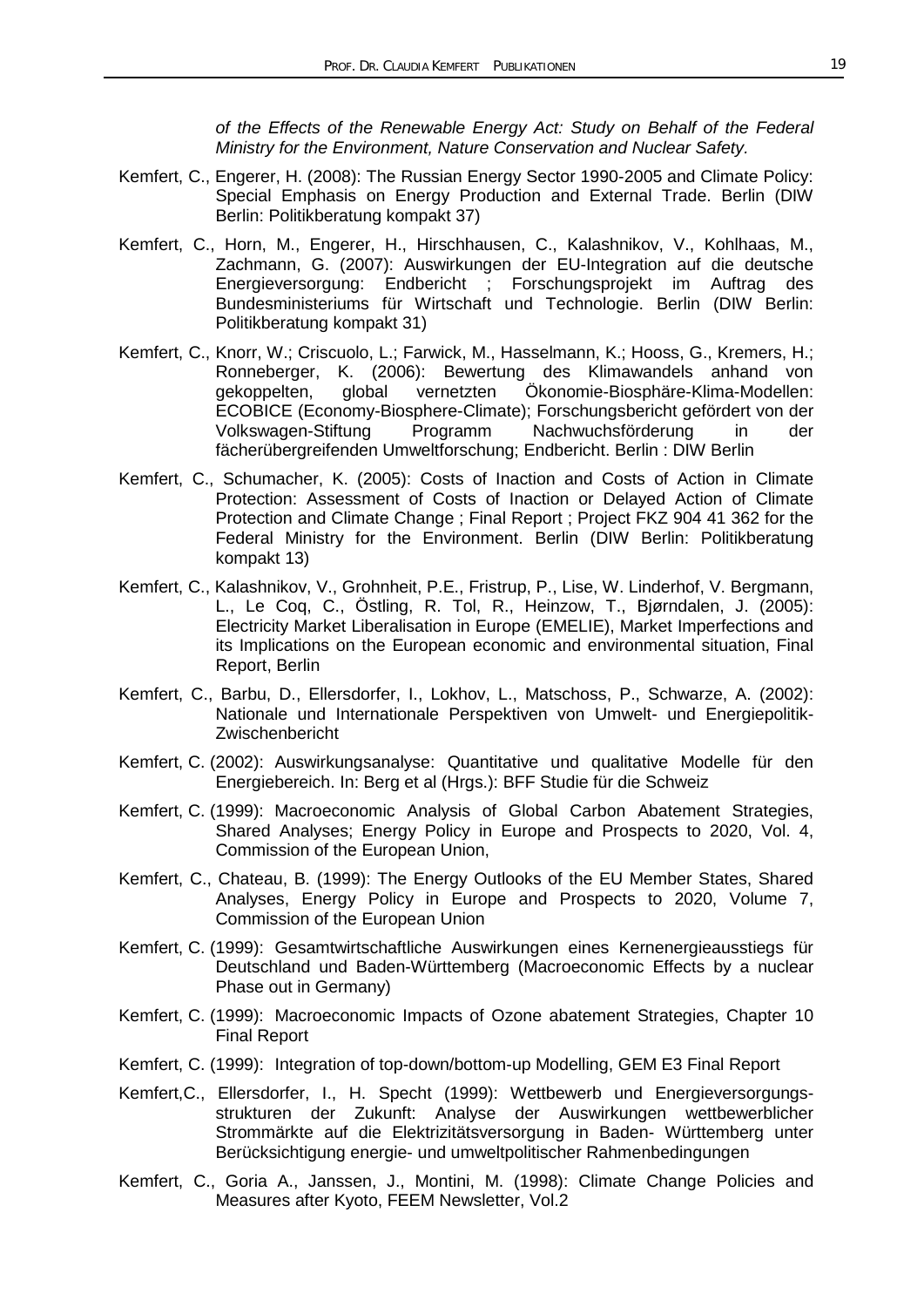- Kemfert, C., Pfaffenberger, W. (1997): Beschäftigungseffekte regenerativer Energie (Employment Effects of Renewable Energies), Gutachten im Auftrag der Hans-Böckler Stiftung und der VDEW
- Kemfert, C., Pfaffenberger, W., Scheele, U. (1996): Arbeitsplatzeffekte von<br>Energiesystemen (Employment Effects of Energy Systems), Energiesystemen (Employment Effects of Energy Systems), Energiewirtschaftliche Studien; Gutachten im Auftrag der VDEW Frankfurt a. M.

## **Diskussionspapiere**

- Schröder, A., Traber, T., Kemfert, C. (2013): Market Driven Power Plant Investment Perspectives in Europe: Climate Policy and Technology Scenarios until 2050 in the Model EMELIE-ESY. Berlin : DIW Berlin, 2013 (Diskussionspapiere / Deutsches Institut für Wirtschaftsforschung 1268)
- Traber, T., Kemfert, C. (2012): German Nuclear Phase-out Policy: Effects on European Electricity Wholesale Prices, Emission Prices, Conventional Power Plant<br>Investments and Eletricity Trade. Berlin : DIW Berlin, 2012 Investments (Diskussionspapiere / Deutsches Institut für Wirtschaftsforschung 1219)
- Traber, T., Kemfert, C. (2011): Subsidies for Learning in Renewable Energy Technologies under Market Power and Emission Trading, Berlin : DIW Berlin, 2011 (Diskussionspapiere / Deutsches Institut für Wirtschaftsforschung 1126)
- Haftendorn, C., Kemfert, C., Holz, F. (2011): What about Coal? Interactions between Climate Policies and the Global Steam Coal Market until 2030. Berlin : DIW Berlin, 2011 (Diskussionspapiere / Deutsches Institut für Wirtschaftsforschung 1146)
- Kemfert, C., Truong P. T., (2010): WIATEC: A World Integrated Assessment Model of Global Trade Environment and Climate Change. Berlin : DIW Berlin, 2010 (Diskussionspapiere / Deutsches Institut für Wirtschaftsforschung 1021)
- Traber T., Kemfert, C. (2009): Refunding ETS-Proceeds to Spur the Diffusion of Renewable Energies: An Analysis Based on the Dynamic Oligopolistic Electricity Market Model EMELIE. Berlin : DIW, 2009 (Diskussionspapiere / Deutsches Institut für Wirtschaftsforschung 951)
- Kemfert, C., Schill W. (2009): The Effect of Market Power on Electricity Storage Utilization: The Case of Pumped Hydro Storage in Germany. Berlin : DIW, 2009 (Diskussionspapiere / Deutsches Institut für Wirtschaftsforschung 947)
- Sorda, G., Banse, M., Kemfert, C. (2009): The Impact of Domestic and Global Biofuel Mandates on the German Agricultural Sector. Berlin : DIW Berlin, 2009 (Diskussionspapiere / Deutsches Institut für Wirtschaftsforschung 939)
- Kemfert, C., Schill W. (2009): Mitigation of Methane Emissions: A Rapid and Cost-effective Response to Climate Change. Berlin : DIW, 2009 (Diskussionspapiere / Deutsches Institut für Wirtschaftsforschung 918)
- Kemfert, C., Schmidt, S., Faust, E. (2009): Simulation of Economic Losses from Tropical Cyclones in the Years 2015 and 2050: The Effects of Anthropogenic Climate Change and Growing Wealth. Berlin : DIW, 2009 (Diskussionspapiere / Deutsches Institut für Wirtschaftsforschung 914)
- Kemfert, C., Truong P. T., Kremers, H. (2009): Europe's Twenties: A Study Using the WIATEC Model. Berlin : DIW, 2009 (Diskussionspapiere / Deutsches Institut für Wirtschaftsforschung 913)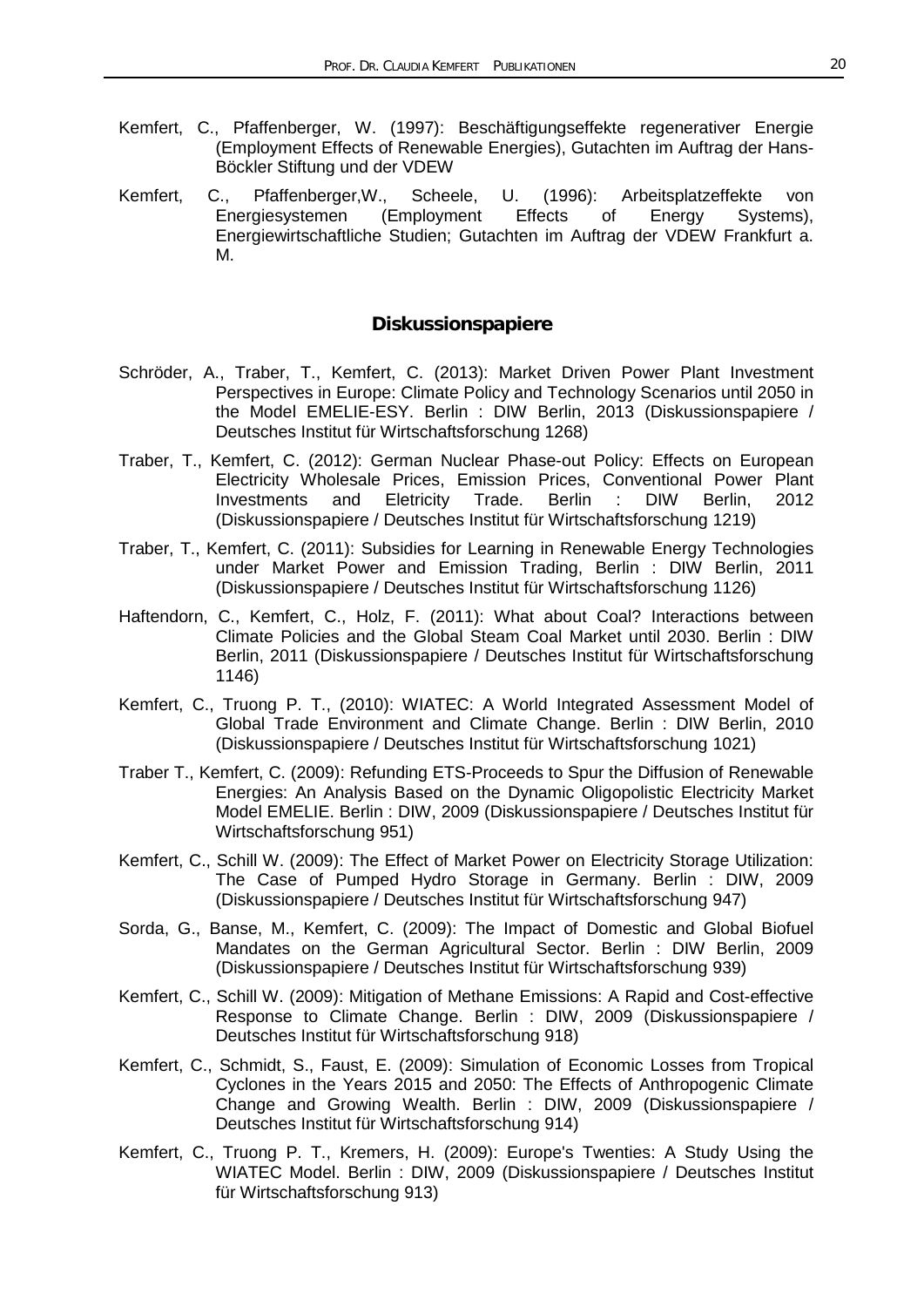- Kremers, H. Kemfert, C. (2009): The Cost of Climate Change to the German Fruit<br>Vegetation Sector (Diskussionspapiere / Deutsches Institut für Vegetation Sector (Diskussionspapiere / Deutsches Institut für Wirtschaftsforschung 857)
- Traber T., Kemfert, C. (2009): Gone with the Wind?: Electricity Market Prices and Incentives to Invest in Thermal Power Plants under Increasing Wind Energy Supply. Thure Traber, , 2009 (Diskussionspapiere / Deutsches Institut für Wirtschaftsforschung 852)
- Siliverstovs, B., Otsch, R., Kemfert, C., Jaeger, C., Haas, A., Kremers, J. (2008): Climate Change and Modelling of Extreme Temperatures in Switzerland, Berlin: DIW Berlin, 2008 (Diskussionspapiere / Deutsches Institut für Wirtschaftsforschung 840)
- Kemfert, C., Schmidt, S., Höppe, P. (2008): The Impact of Socio-economics and Climate Change on Tropical Cyclone Losses in the USA. Berlin: DIW Berlin, 2008 (Diskussionspapiere / Deutsches Institut für Wirtschaftsforschung 824)
- Kemfert, C., Schmidt, S., Höppe, P. (2008): Tropical Cyclone Losses in the USA and the Impact of Climate Change: A Trend Analysis Based on a New Dataset. Berlin : DIW Berlin, 2008 (Diskussionspapiere / Deutsches Institut für Wirtschaftsforschung 802)
- Kemfert, C, Holz, F., von Hirschhausen, C. (2008) Perspectives of the European Natural Gas Markets until 2025. Berlin : DIW, 2008 (Diskussionspapiere / Deutsches Institut für Wirtschaftsforschung 823)
- Kemfert, C. (2007): The "Bali Convention": Flexibility of Targets and Instruments Inevitable. Berlin : DIW, (Diskussionspapiere / Deutsches Institut für Wirtschaftsforschung 729)
- Kemfert, C., Traber, T (2007): Impacts of the German Support for Renewable Energy on Electricity Prices, Emissions and Profits: An Analysis Based on a European Electricity Market Model. Berlin : DIW, (Diskussionspapiere / Deutsches Institut für Wirtschaftsforschung 712)
- Kemfert, C., Truong P.T., Burniaux, J.-M. (2007): *GTAP-E: An Energy-Environmental Version of the GTAP Model with Emission Trading.* Berlin : DIW (Diskussionspapiere / Deutsches Institut für Wirtschaftsforschung 668)
- Kemfert, C., Horn, M., Kalashnikov, V. (2006): *Can the German Electricity Market Benefit from the EU Enlargement?: Results of Scenario Calculations Using the EMELIE Model.* Berlin : DIW, (Diskussionspapiere / Deutsches Institut für Wirtschaftsforschung 632)
- Kemfert, C. (2006): *Die deutsche Energiepolitik braucht eine Trendwende: Ein 10-Punkte-Plan für eine nachhaltige Energieversorgung.* Berlin : DIW, (Diskussionspapiere / Deutsches Institut für Wirtschaftsforschung 618)
- Kemfert, C., Holz, F., von Hirschhausen, C. (2006): *A Strategic Model of European Gas Supply (GASMOD).* Berlin : DIW, (Diskussionspapiere / Deutsches Institut für Wirtschaftsforschung 551)
- Kemfert, C., Kohlhaas, M., Truong P. T., Protsenko, A. (2005): *The Environmental and Economic Effects of European Emissions Trading.* Berlin : DIW, (Diskussionspapiere / Deutsches Institut für Wirtschaftsforschung 533)
- Kemfert, C., Truong P. T. (2005): *Impact Assessment of Emissions Stabilization Scenarios with and without Induced Technological Change*. Berlin : DIW, (Diskussionspapiere / Deutsches Institut für Wirtschaftsforschung 530)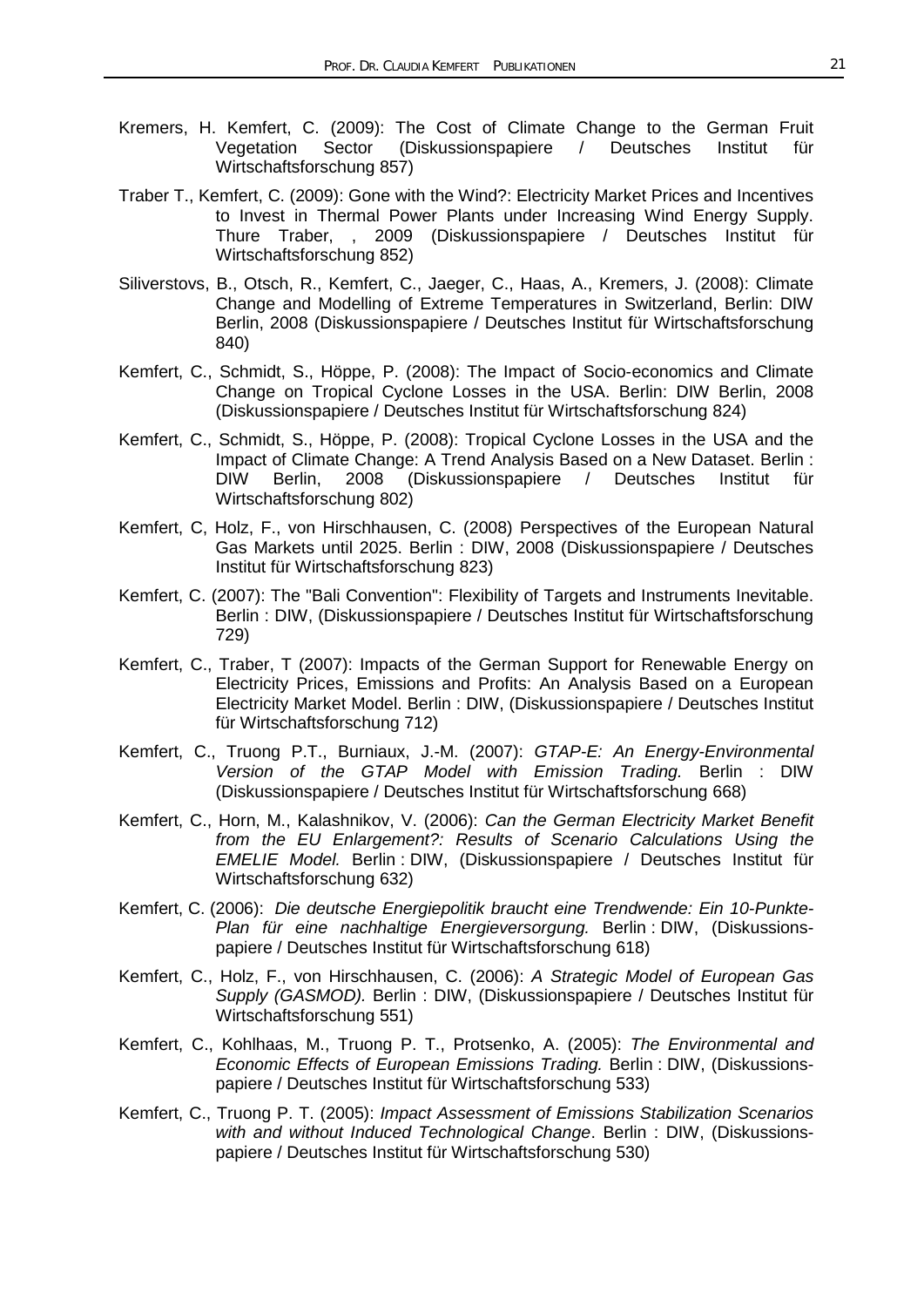- Kemfert, C., Truong P. T. (2005): *A Flexible Global Warming Index for Use in an Integrated Approach to Climate Change Assessment*. Berlin : DIW, (Diskussionspapiere / Deutsches Institut für Wirtschaftsforschung 529)
- Kemfert, C., Truong P. T., Bruckner, T. (2005): *Economic Impact Assessment of Climate Change: A Multi-Gas Investigation with WIAGEM-GTAPEL-ICM.* Berlin : DIW, (Diskussionspapiere / Deutsches Institut für Wirtschaftsforschung 499)
- Kemfert, C., Kremers, H. (2004): *A Computable General Equilibrium Assessment of a Developing Country Joining an Annex B Emission Permit Market.* Berlin : DIW, (Diskussionspapiere / Deutsches Institut für Wirtschaftsforschung 454)
- Kemfert, C. (2004): *Induced Technological Change in a Multi-regional, Multi-sectoral Integrated Assessment Model (WIAGEM): Impact Assessment of Climate Policy Strategies.* Berlin : DIW, (Diskussionspapiere / Deutsches Institut für Wirtschaftsforschung 435)
- Kemfert, C., Lokhov, R (2003): *International Kyoto Mechanisms in Russia- The impacts of Emissions trading on the Russian Economy*, SPEED working paper 03/02
- Kemfert, C., Barbu, D., Kalashnikov, V. (2003): Economic effects of the liberalisation of the European electricity market - Simulation results of a game theoretic modelling concept, SPEED working paper, 02/03
- Kemfert, C., Kalashnikov, V. (2003): Economic effects of the liberalisation of the German electricity market - Simulation by a game theoretic modelling tool, SPEED working paper, 04/03
- Hawellek, J., Kemfert, C., Kremers, H. (2003): A quantitative comparison of economic cost assessments implementing the Kyoto protocol. Universität Oldenburg. Schriftenreihe: Wirtschaftswissenschaftliche Diskussionspapiere : Volkswirtschaftliche Reihe ; 253
- Kemfert, C., Lise, W. Tol, R. (2003): Strategic Action in the Liberalised German Electricity market, Nota di Lavoro 3/03
- Kemfert, C. (2002): International climate coalitions and trade : assessment of cooperation incentives by issue linkage. Universität Oldenburg. Schriftenreihe: Wirtschaftswissenschaftliche Diskussionsbeiträge : V ; 234
- Kemfert, C. (2002): Induced technological change in a multi-regional, multi-sectoral integrated assessment model (WIAGEM). Universität Oldenburg. Schriftenreihe: Wirtschaftswissenschaftliche Diskussionsbeiträge : V ; 235
- Kemfert, C., Ellersdorfer, I. (2001): Strategieoptionen von EVU im liberalisierten deutschen Elektrizitätsmarkt. Universität Oldenburg. Schriftenreihe: Wirtschaftswissenschaftliche Diskussionsbeiträge : V ; 231
- Kemfert, C., Ellersdorfer, I. (2001): International Kyoto mechanisms and equity. Universität Oldenburg. Schriftenreihe: Wirtschaftswissenschaftliche Diskussionsbeiträge : V ; 221
- Kemfert, C. (2001): Economic impact assessment of alternative climate policy strategies, Nota di Lavoro 86/01
- Kemfert, C. (2001): Economy-energy-climate interaction : the model Wiagem, Nota di Lavoro 71/01
- Kemfert, C. (2000): The impacts of emissions trading on world economies : contemplation of baseline emissions paths and a ceiling on emissions trading, Nota di Lavoro 1/00
- Kemfert, C., Bayer, S. (2000): Reaching national Kyoto-targets in Germany by maintaining a sustainable development, Nota di Lavoro 98/00